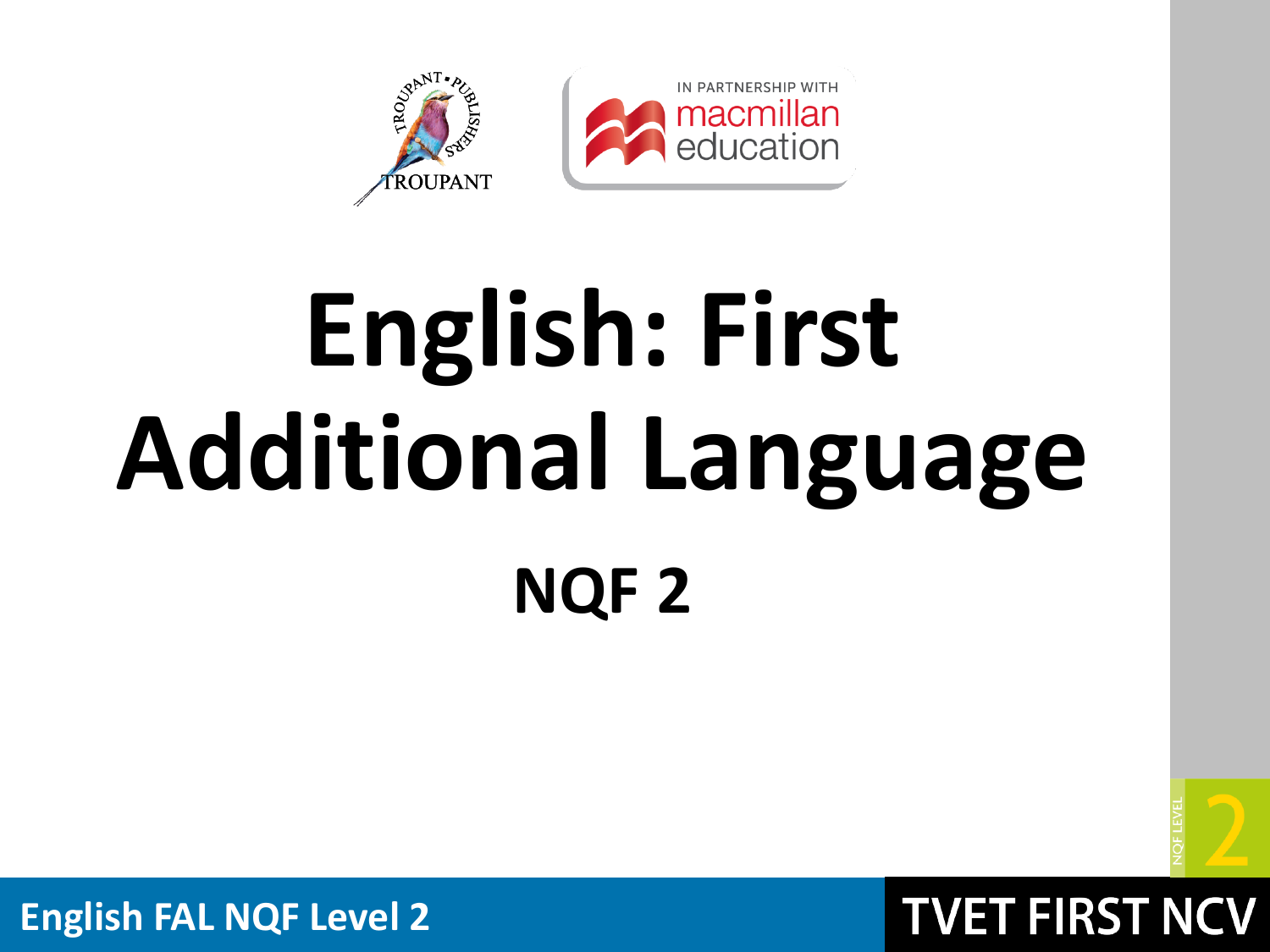



# **Read and listen for enjoyment**

## **Module 11**



### **TVET FIRST NCV**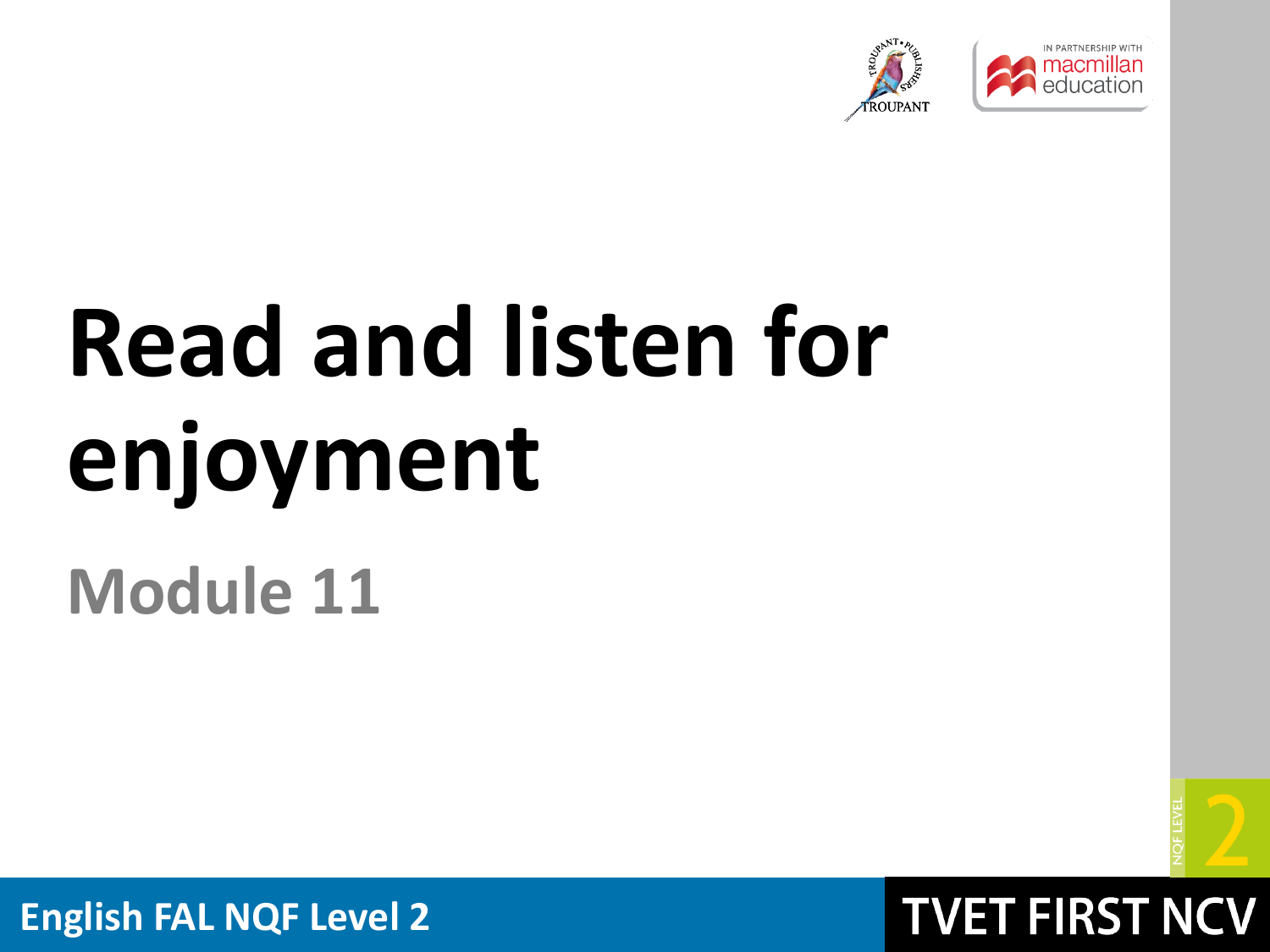# **Overview**

- Short stories
	- Key features
		- o Plot
		- o Background
		- o Setting
		- o Theme
		- o Characters



## **TVET FIRST NCV**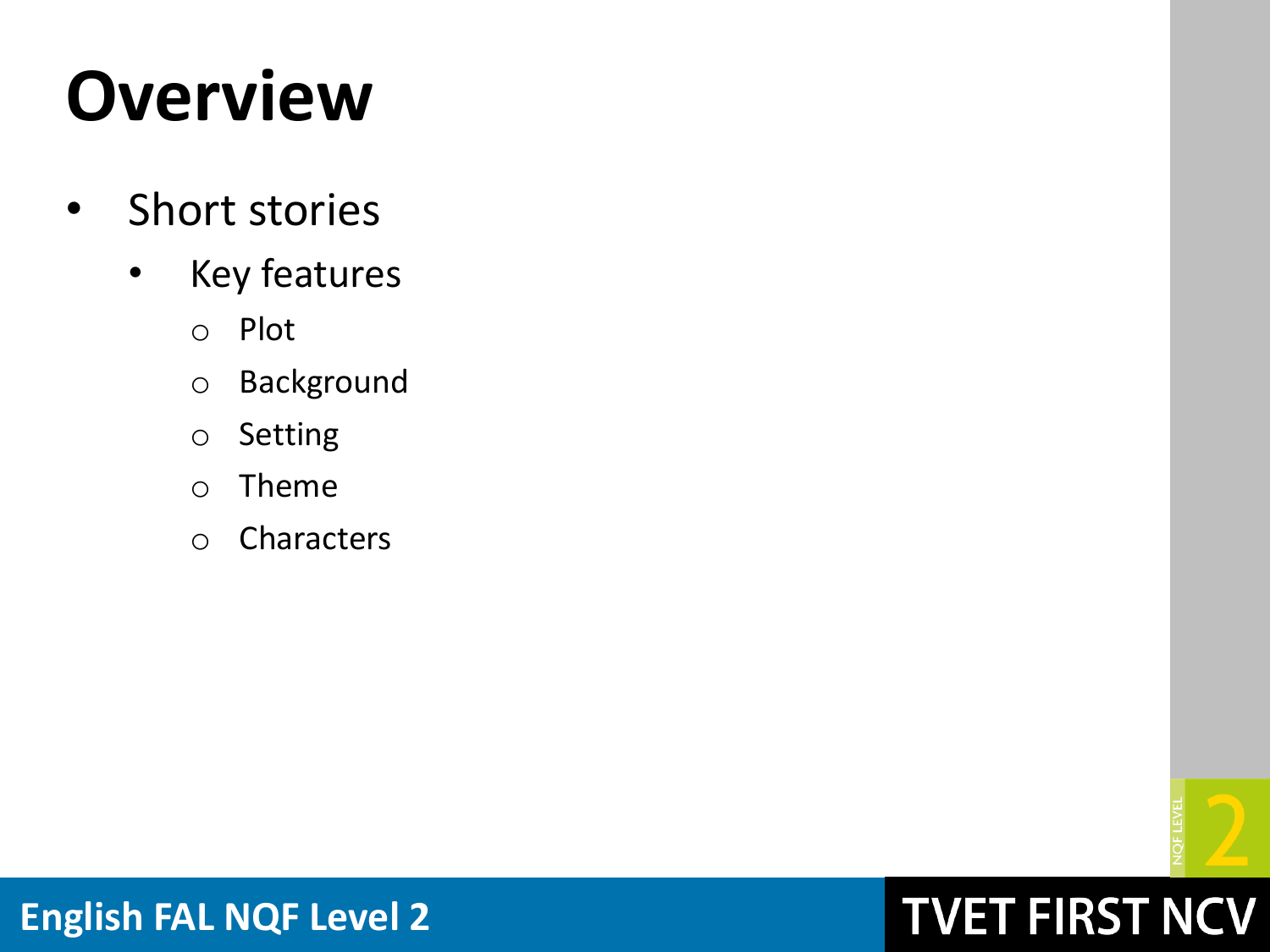# **Overview (continued)**

- Express appreciation of story and story-telling techniques
	- Read and listen for enjoyment
- Writing techniques and stylistic devices
	- **Simile**
	- **Metaphor**
	- **Personification**
	- **Irony**
	- Allusion



## **TVET FIRST NCV**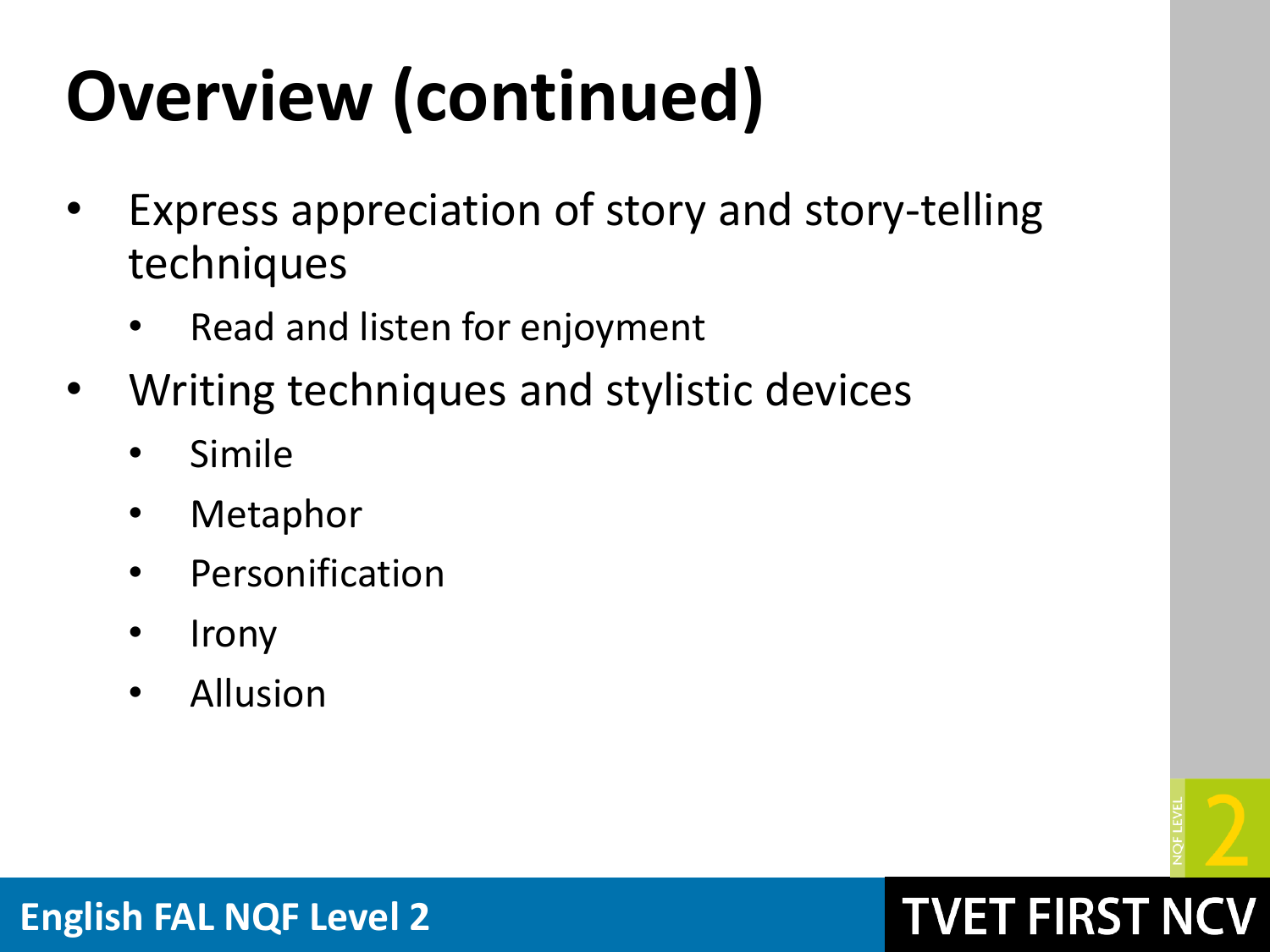# **Words, words, words!**



- Literature
- Fiction
- Non-fiction



### **TVET FIRST NCV**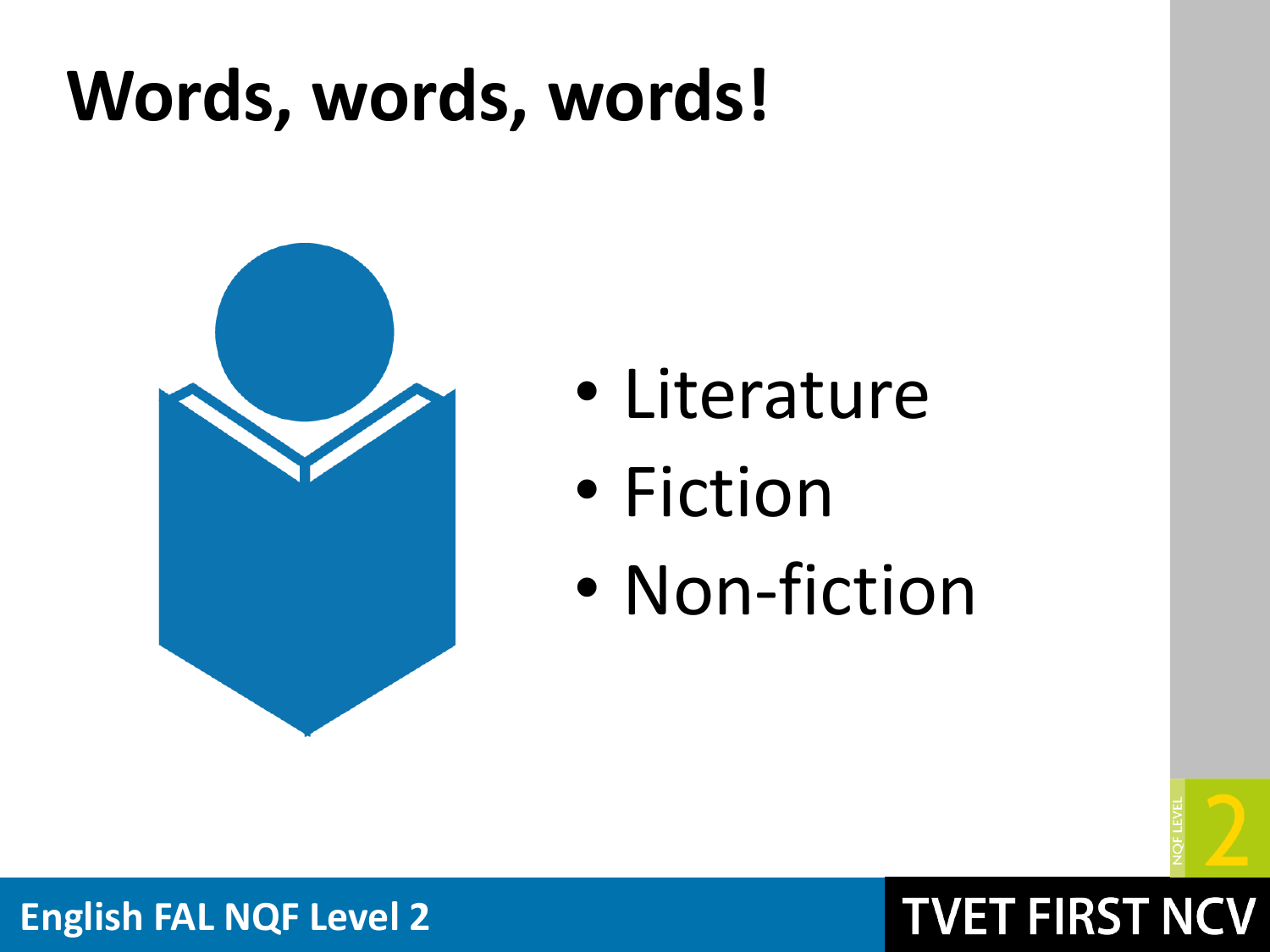# **Reading is good for you!**



### **English FAL NQF Level 2**

## **TVET FIRST NO**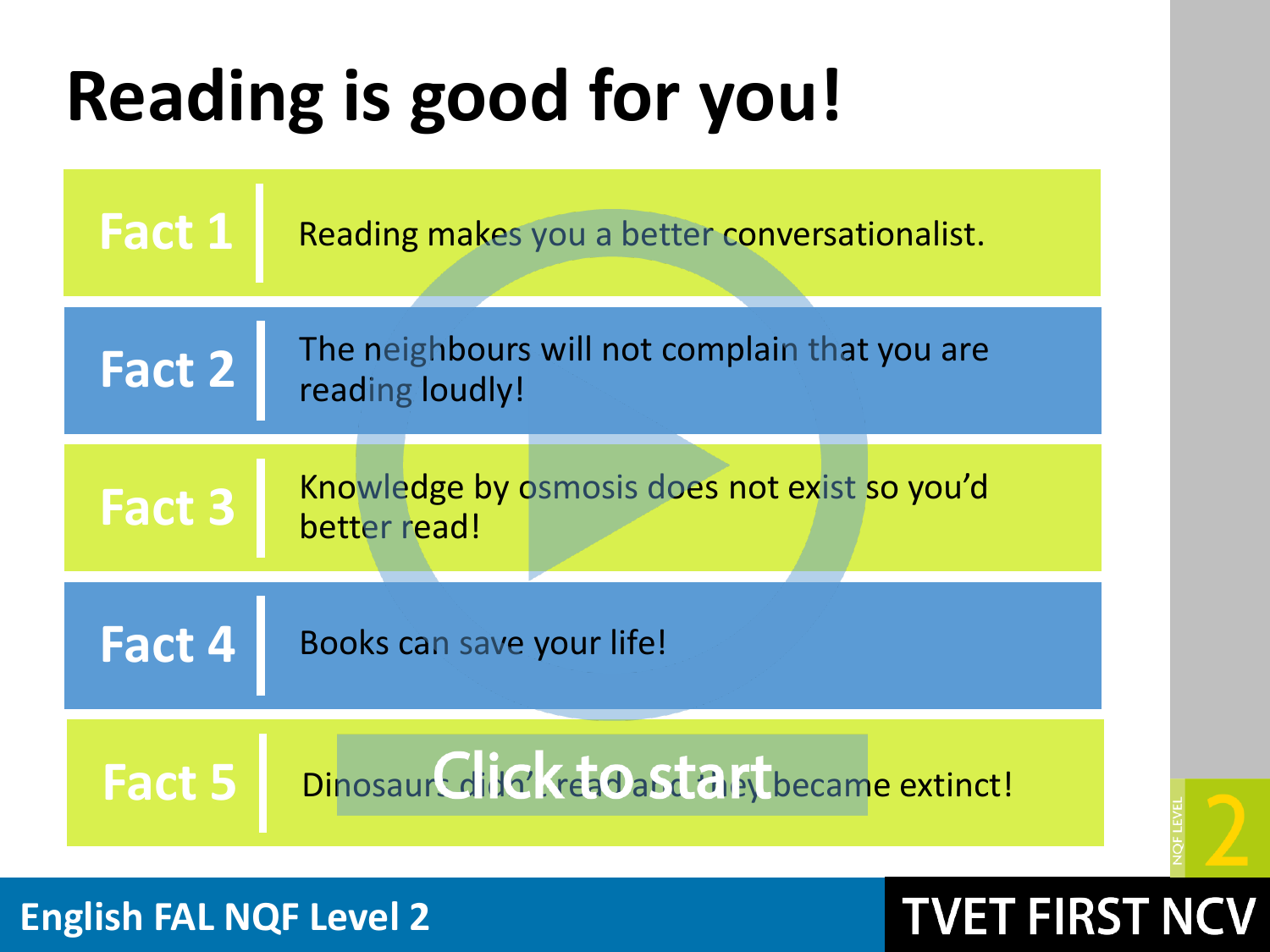# **Characteristics of a good short story**

Believable characters Realistic setting and background<br>CICK TO STAIT Universal theme

**TVET FIRST NCV**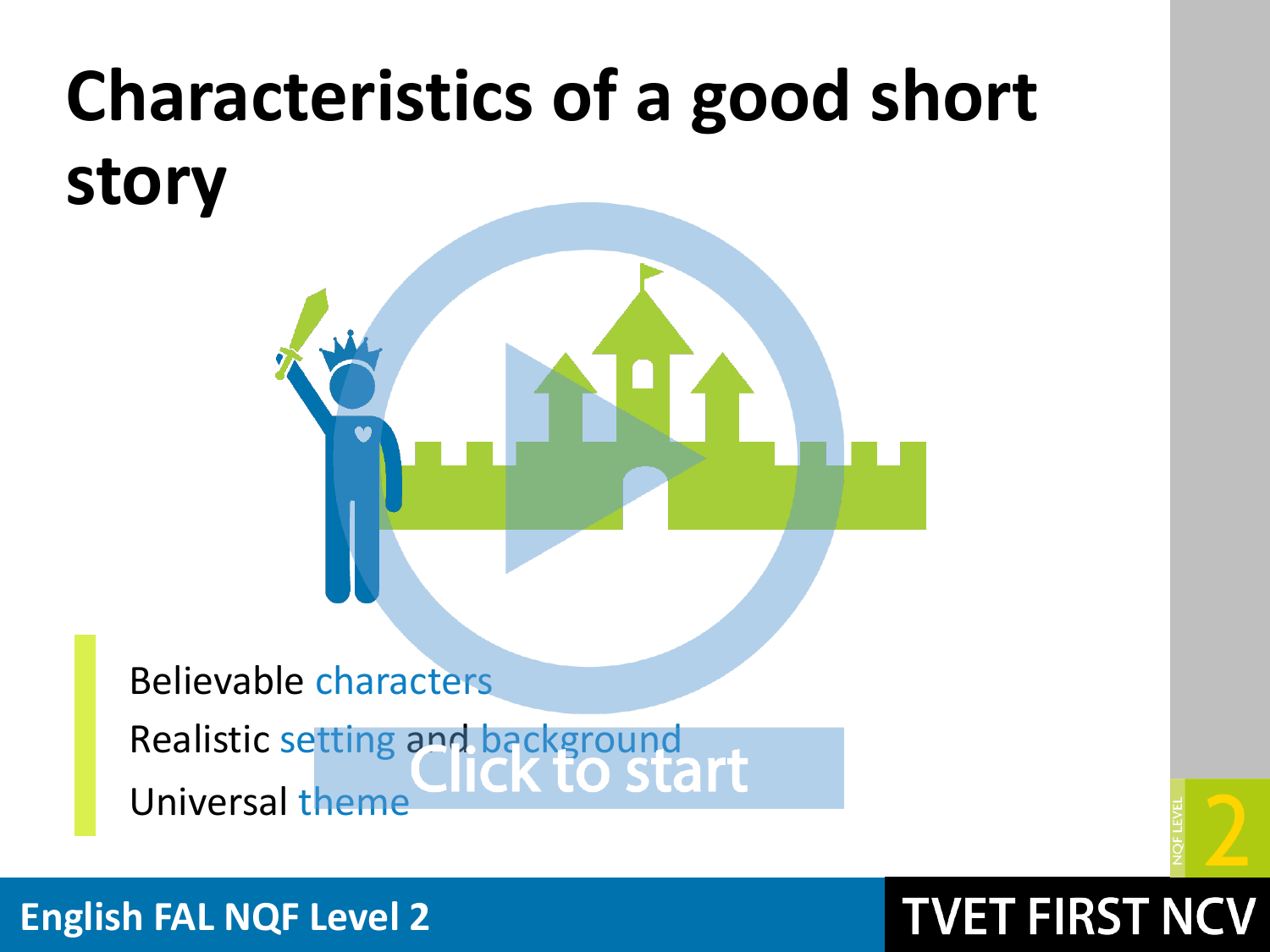# **Key features of a short story**

#### **Plot**

- is a series of events
- are the things that happen to the characters.

#### **Background**

- describes the world a character lives in
- could concentrate on a particular type of family, social position or culture
- could be the historical, geographical or political situation in which a character lives .

#### **Setting**

- is the time and place in which the story happens
- answers the question when and where the action takes place.

#### **Characters**

- are the people in the story
- a short story only has a few characters
- characters come to life by what they say, do and think and by what other characters say about them or think of them.

#### **Theme**

• is the main idea, message or helief in the short story – son a examples of common themes are: fear of failure, forbidden love, jealous, greed, the dangers of lonelines of lolong values.

*Diagram 1 : Key features of a short story*

**TVET FIRST NCV**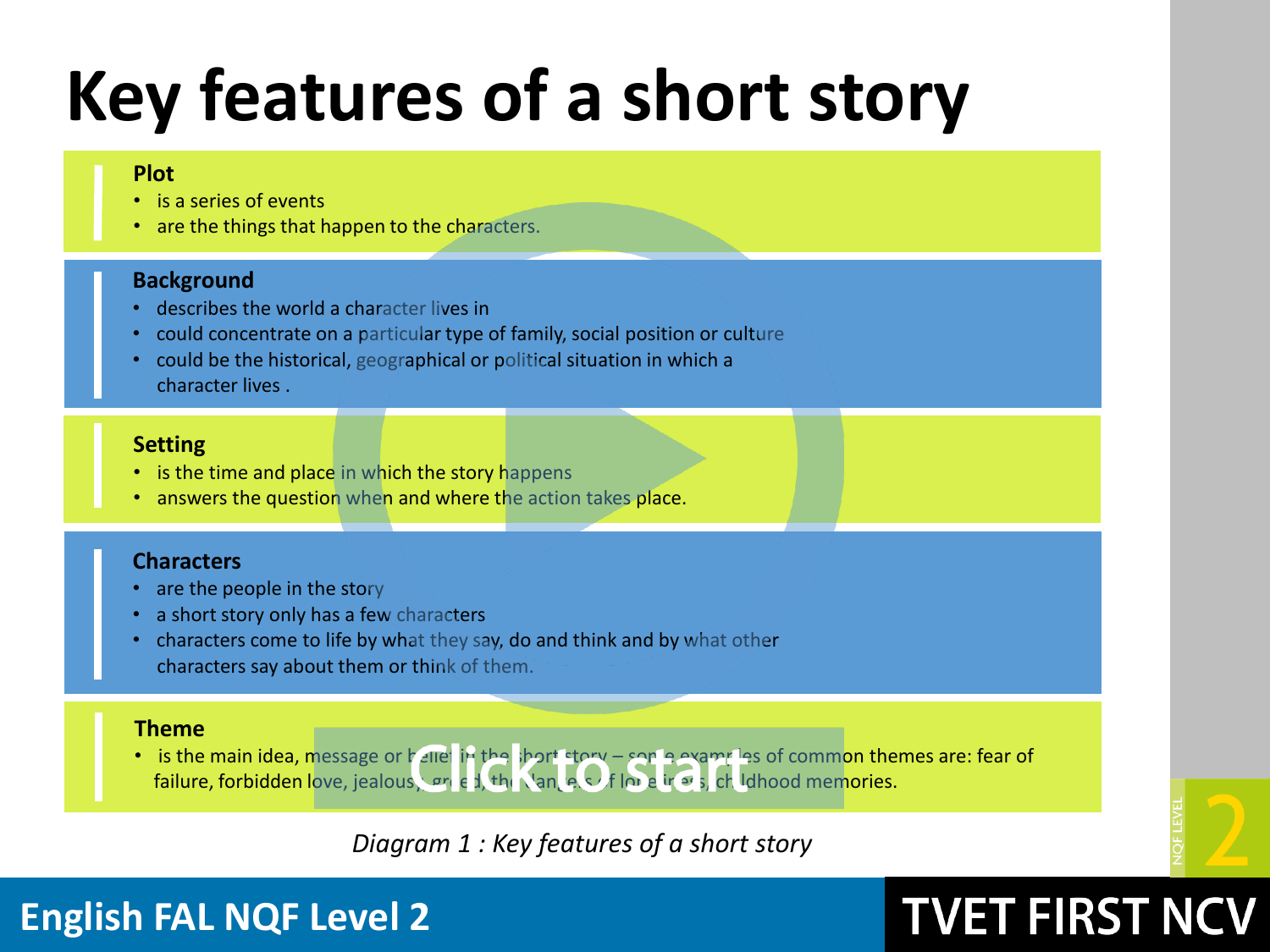

Third Edition









## **Learning activity 11.1 Module 11**

See how well you understand this section. Complete Learning activity 11.1 on page 164 of the *Student's Book.*



## **TVET FIRST NCV**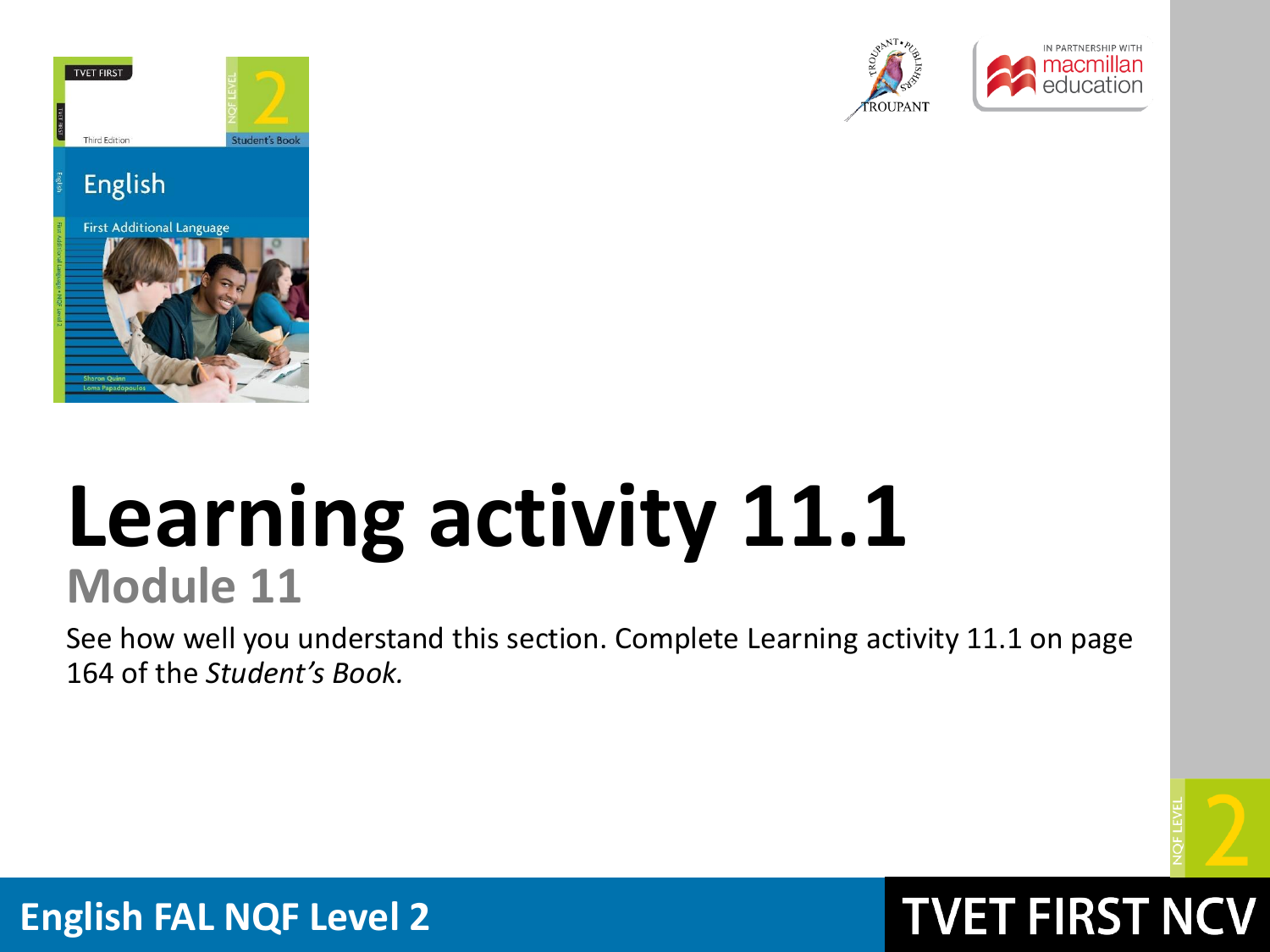### **BEGINNING**

Every story has a beginning. This is where the writer introduces the reader to the characters, the background and the setting. The writer hints at the big problem that the main character faces.

## Click to start

*Diagram 2 : The structure of a short story*

**TVET FIRST NCV**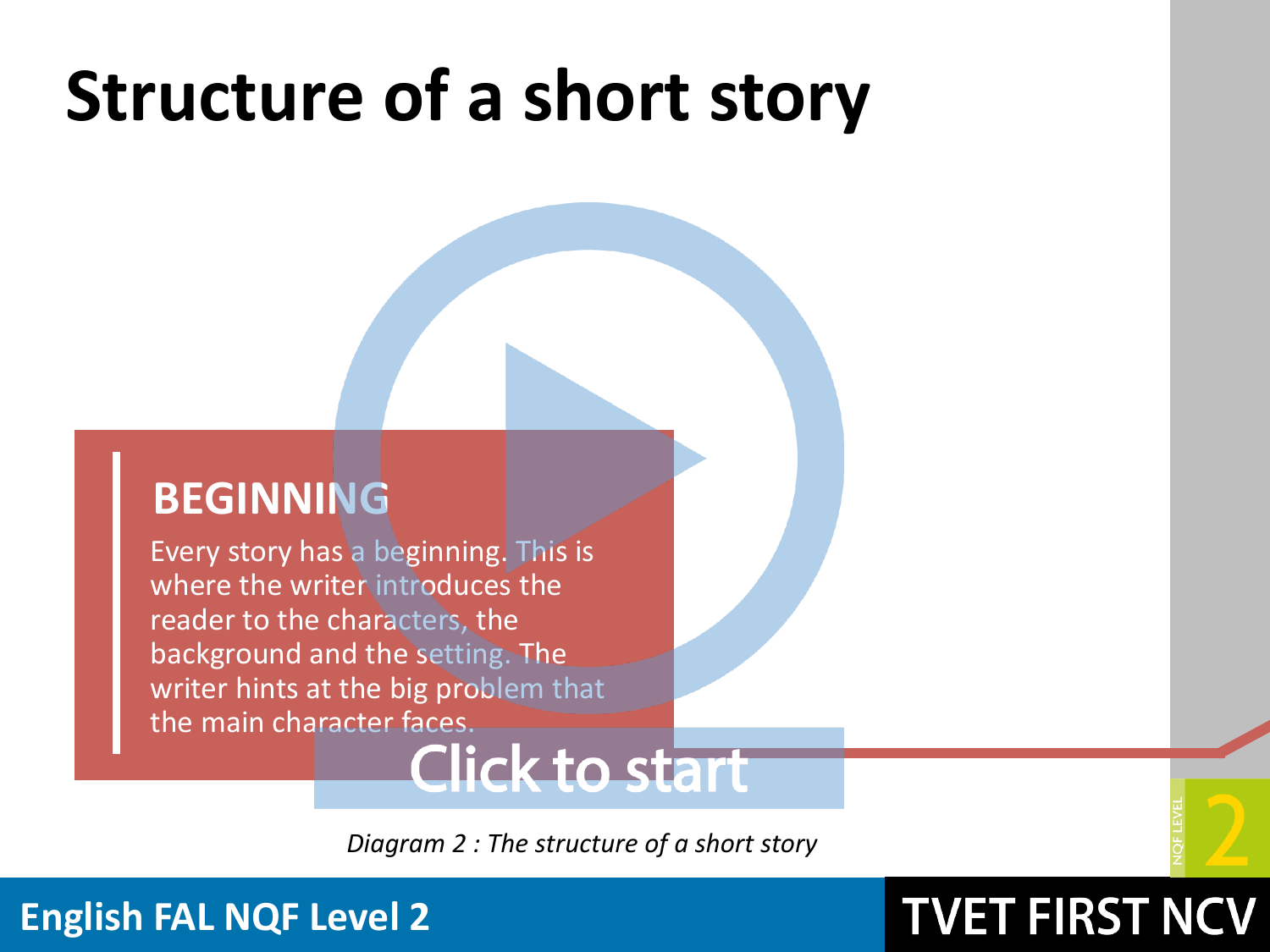**The middle of the story explains the problem facing the main character** 

> The problem the main character faces can take different forms. It could be an argument or disagreement between:

- the main character and a family member, employer, friend or colleague
- a powerful person or animal or the forces of nature threatening to harm the main character or characters
- the main character and his or her own conscience, to decide on what would be the correct moral action or decision to take.

*Diagram 2 : The structure of a short story*

**TVET FIRST NCV**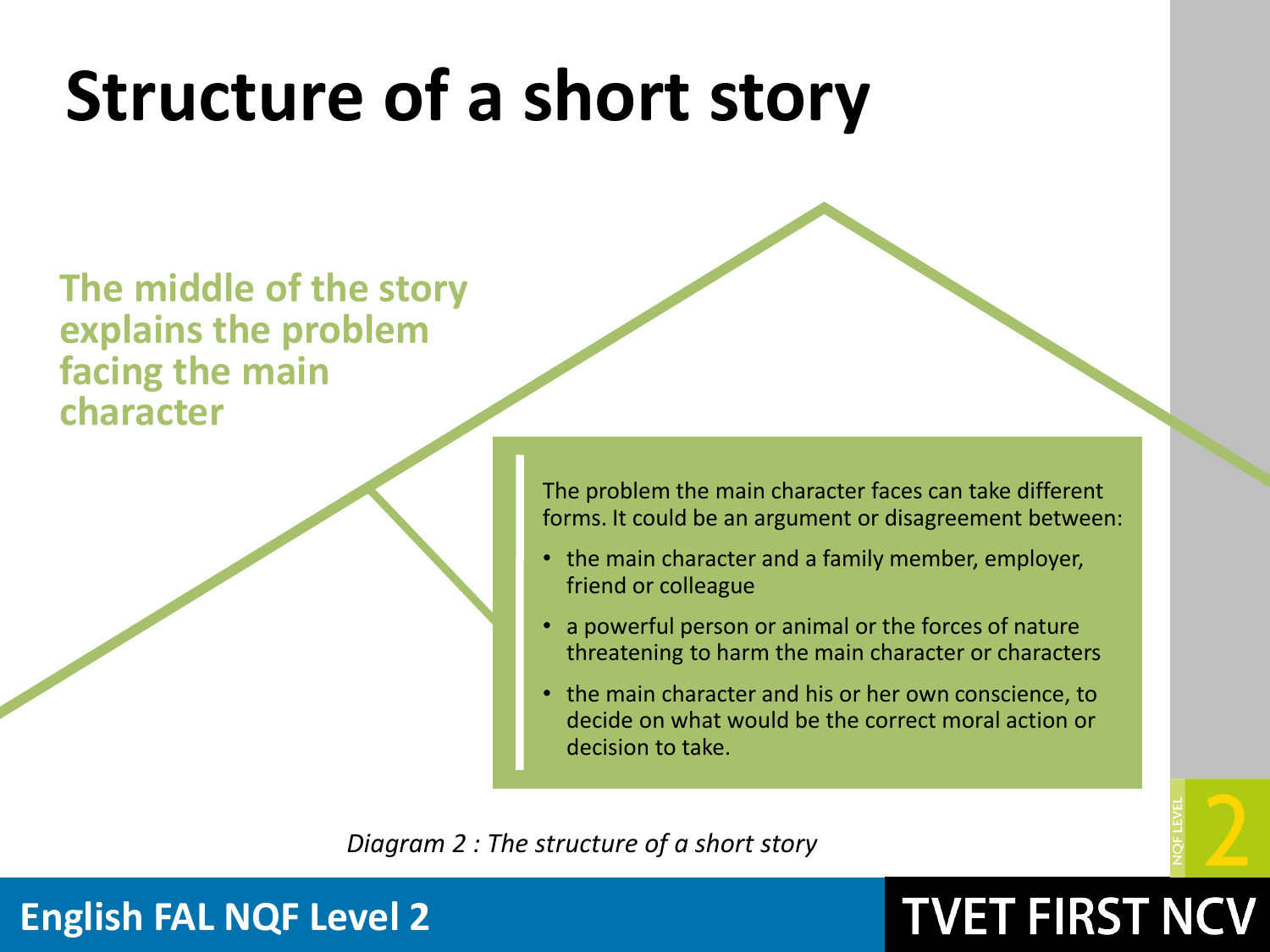### **THE HIGH POINT OF THE STORY**

This is where the danger, threat, shame or sadness that is facing the main character is at its worst. This is the darkest moment. At this point it looks as if the character will fail. Perhaps he, or someone close to him, will die. Or, maybe everyone will know his darkest secrets. After the high point, the story slowly begins to wind down. Here, the reader learns what the result is of the actions the main character has taken, or the decisions he or she has made. The writer leads the reader to the end of the story.



**TVET FIRST NCV** 

*Diagram 2 : The structure of a short story*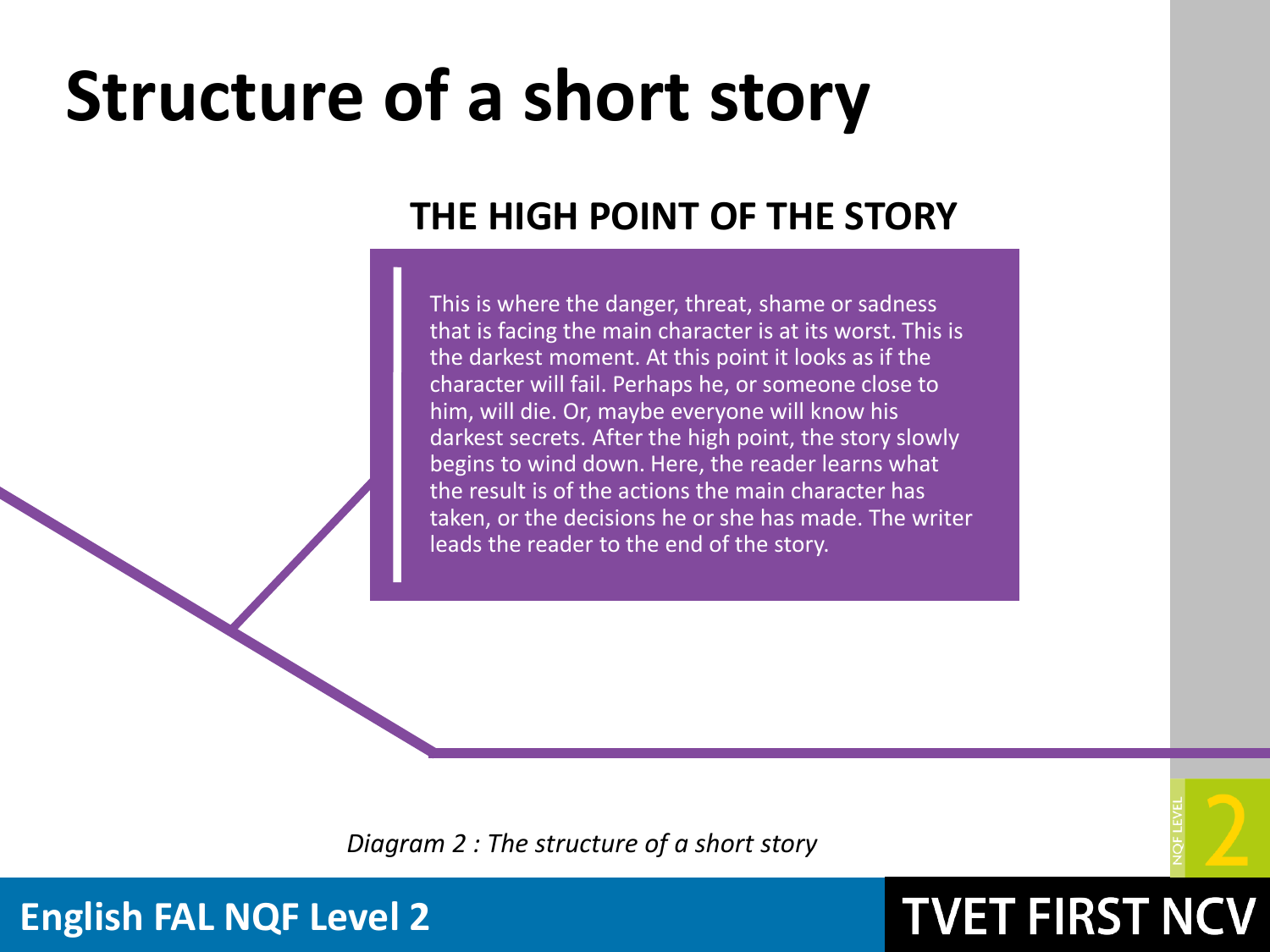### **ENDING**

This is the final part of the story where any unfinished explanations are brought together and explained or answered.

*Diagram 2 : The structure of a short story*



**TVET FIRST NCV**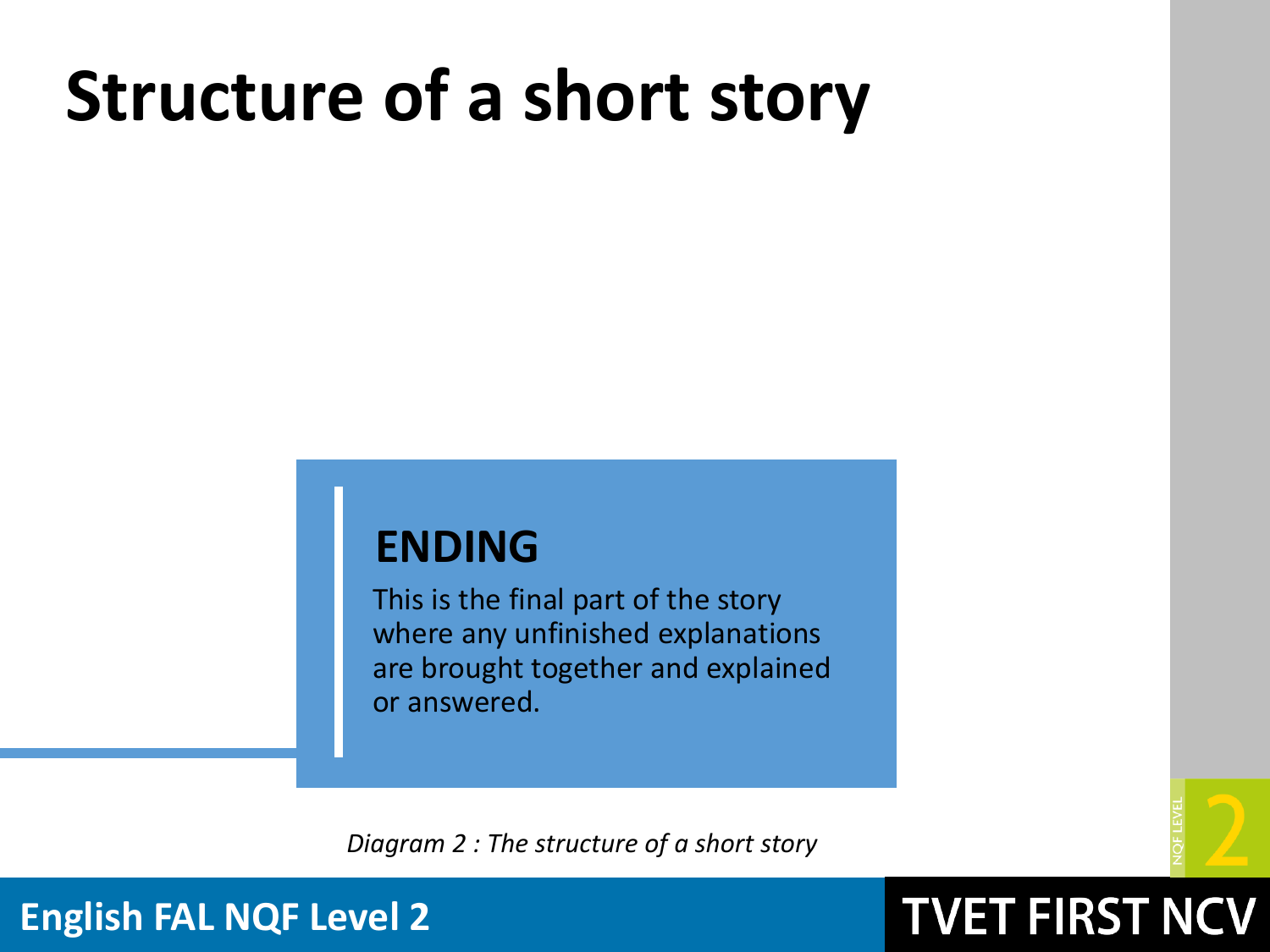#### **The middle of the story explains the problem facing the main character THE HIGH POINT OF**

The problem the main character faces can take different forms. It could be an argument or disagreement between:

- the main character and a family member, employer, friend or colleague
- a powerful person or animal or the forces of nature threatening to harm the main character or characters
- the main character and his or her own conscience, to decide on what would be the correct moral action or decision to take.

### **THE STORY**

This is where the danger, threat, shame or sadness that is facing the main character is at its worst. This is the darkest moment. At this point it looks as if the character will fail. Perhaps he, or someone close to him, will die. Or, maybe everyone will know his darkest secrets. After the high point, the story slowly begins to wind down. Here, the reader learns what the result is of the actions the main character has taken, or the decisions he or she has made. The writer leads the reader to the end of the story.

#### **BEGINNING**

Every story has a beginning. This is where the writer introduces the reader to the characters, the background and the setting. The writer hints at the big problem that the main character faces.

#### **ENDING**

This is the final part of the story where any unfinished explanations are brought together and explained or answered.

#### *Diagram 2 : The structure of a short story*

### **English FAL NQF Level 2**

## **TVET FIRST NCV**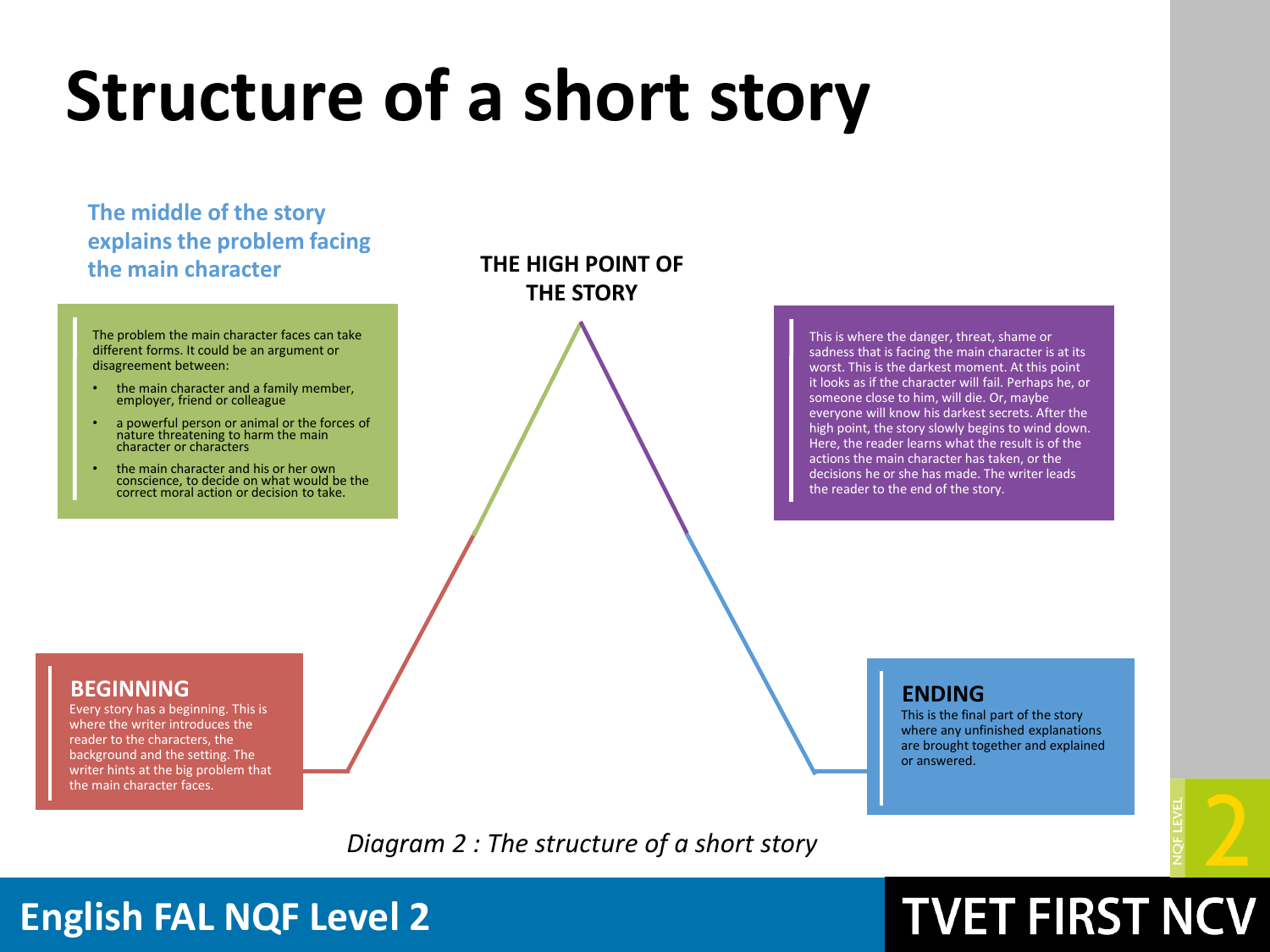

Third Edition









## **Learning activity 11.2 Module 11**

See how well you understand this section. Complete Learning activity 11.2 on page 165 of the *Student's Book.*



### **TVET FIRST NCV**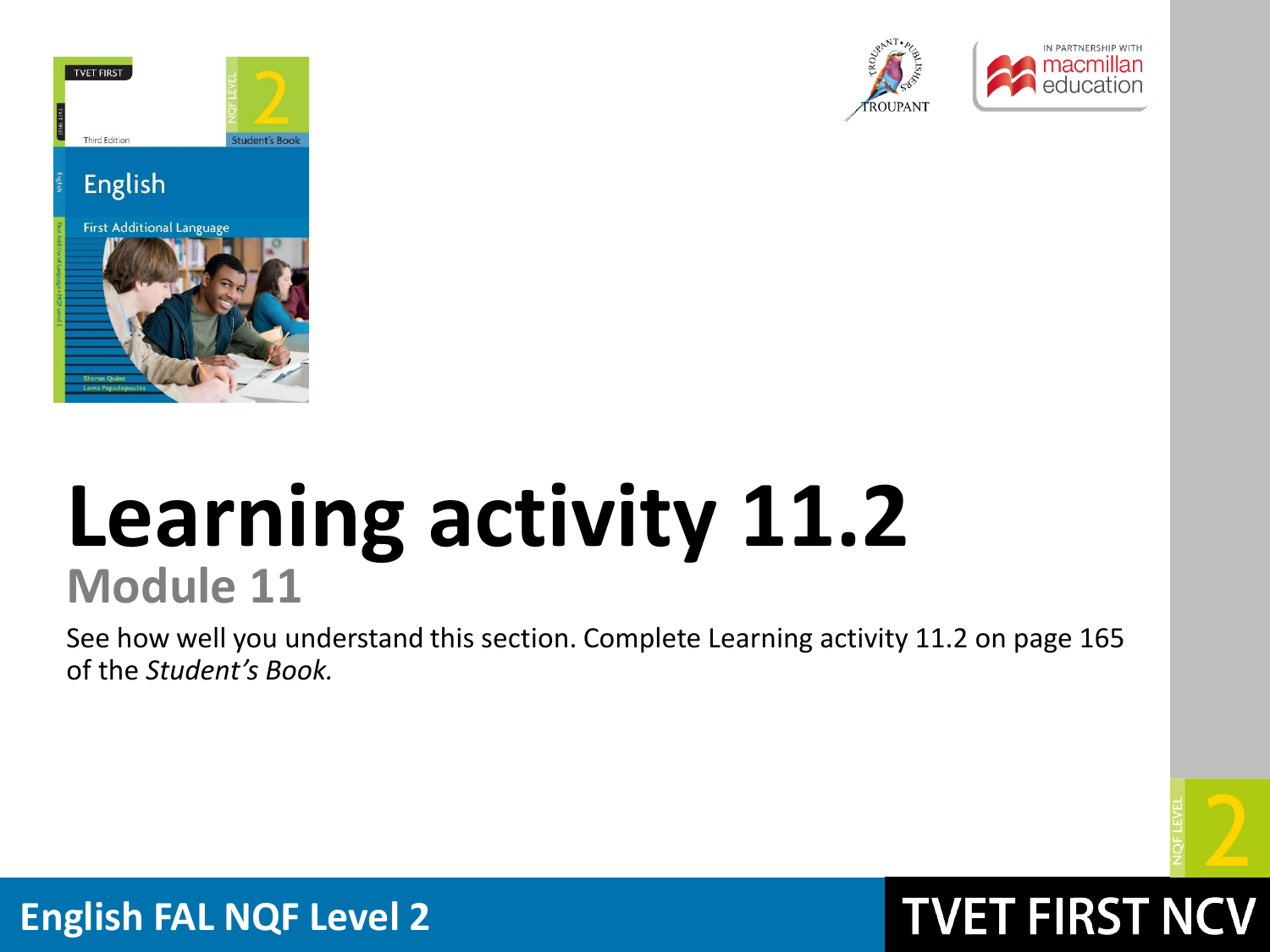# **Writing Techniques and Stylistic Devices: Figures of speech**

| <b>Simile</b>                |  |
|------------------------------|--|
| <b>Metaphor</b>              |  |
| <b>Personification</b>       |  |
| <b>Irony</b>                 |  |
| <b>Allusion</b>              |  |
| Idioms and proverbs to start |  |

**English FAL NQF Level 2**

## **TVET FIRST NCV**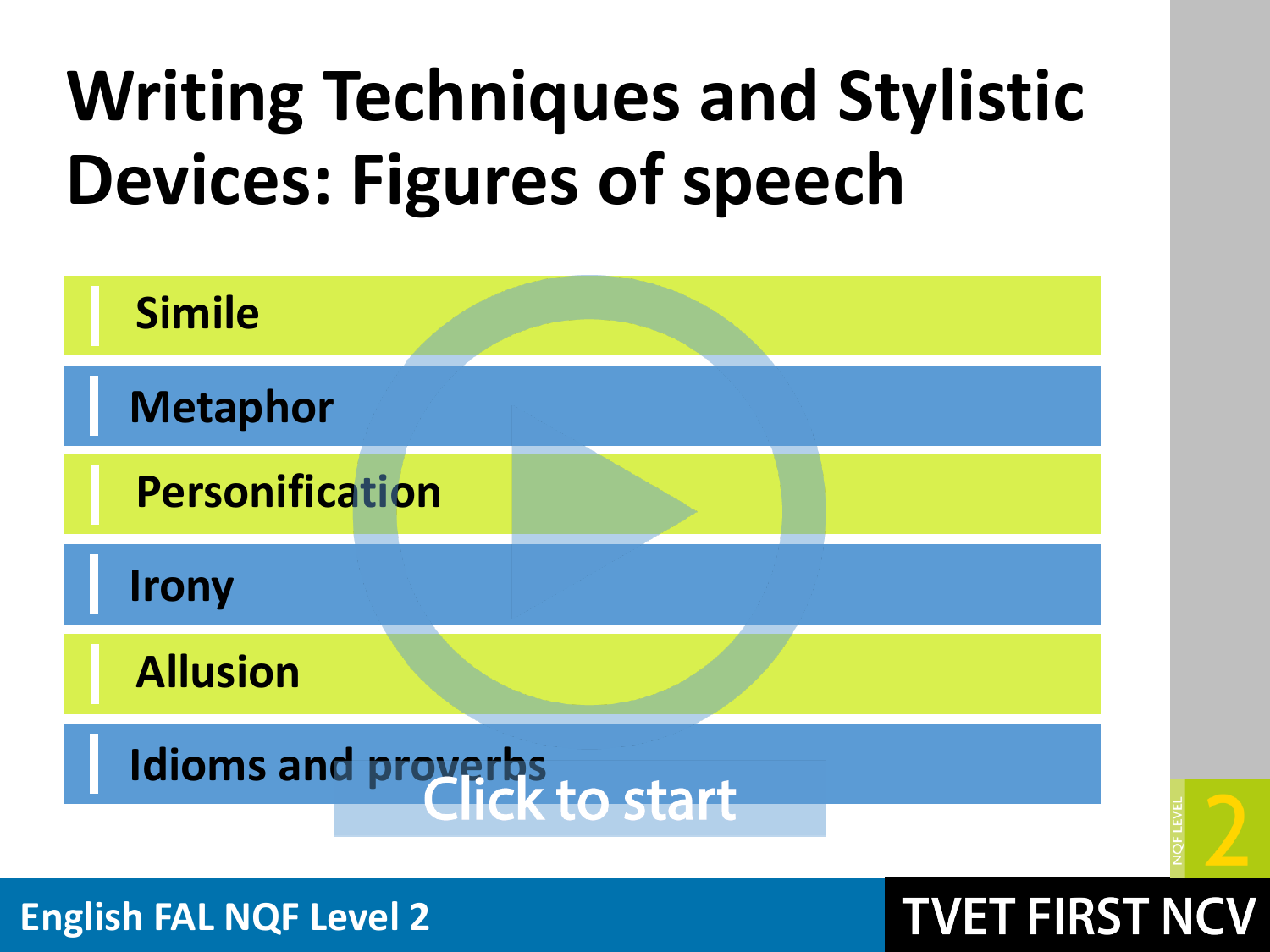# **Simile**

A simile is a direct comparison that uses **'like'** or **'as'.** The writer compares two things that are not the same to make the reader see these objects with fresh eyes.



*The moon looks like a balloon tonight, it is so bright and so round.*



**TVET FIRST NCV**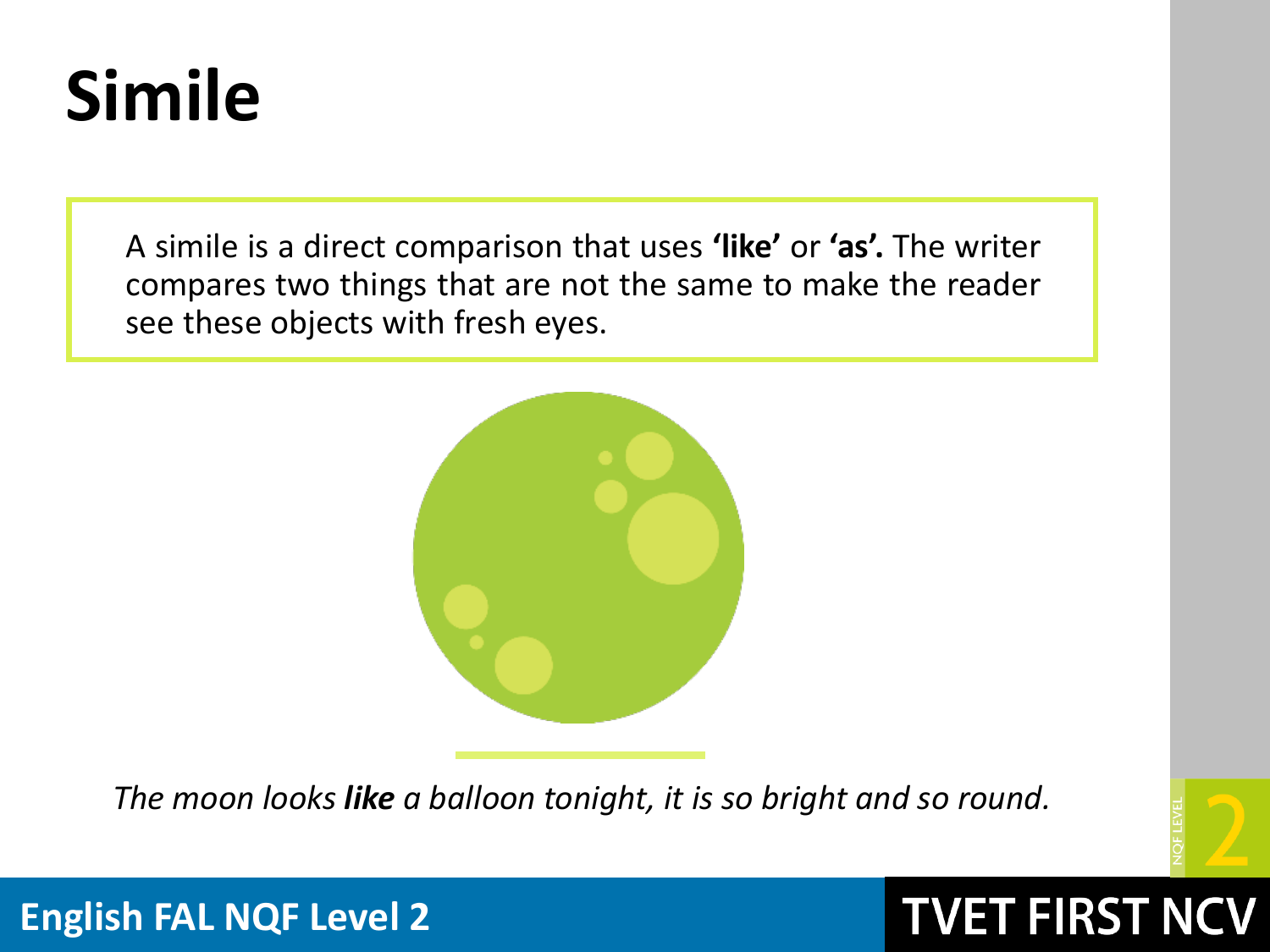# **Metaphor**

A metaphor is an indirect comparison. It compares two things that are not the same but finds something between them that is similar.



When Lucy's children are in trouble, she is a lion.



**TVET FIRST NCV**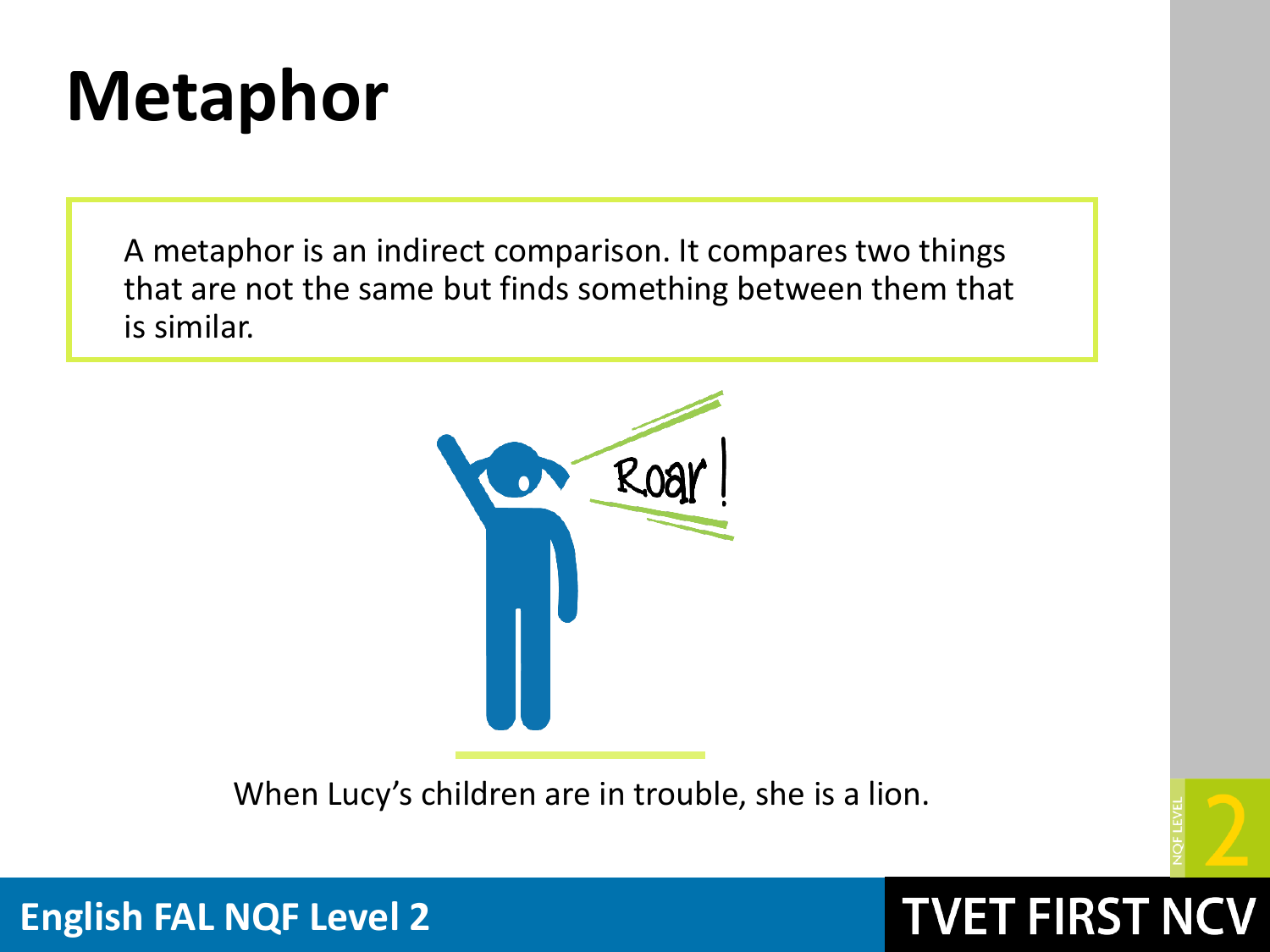# **Personification**

Personification is an indirect comparison where something that does not have life is given human qualities.



*The wind was sobbing and moaning the whole night.* 



**English FAL NQF Level 2**

## **TVET FIRST NCV**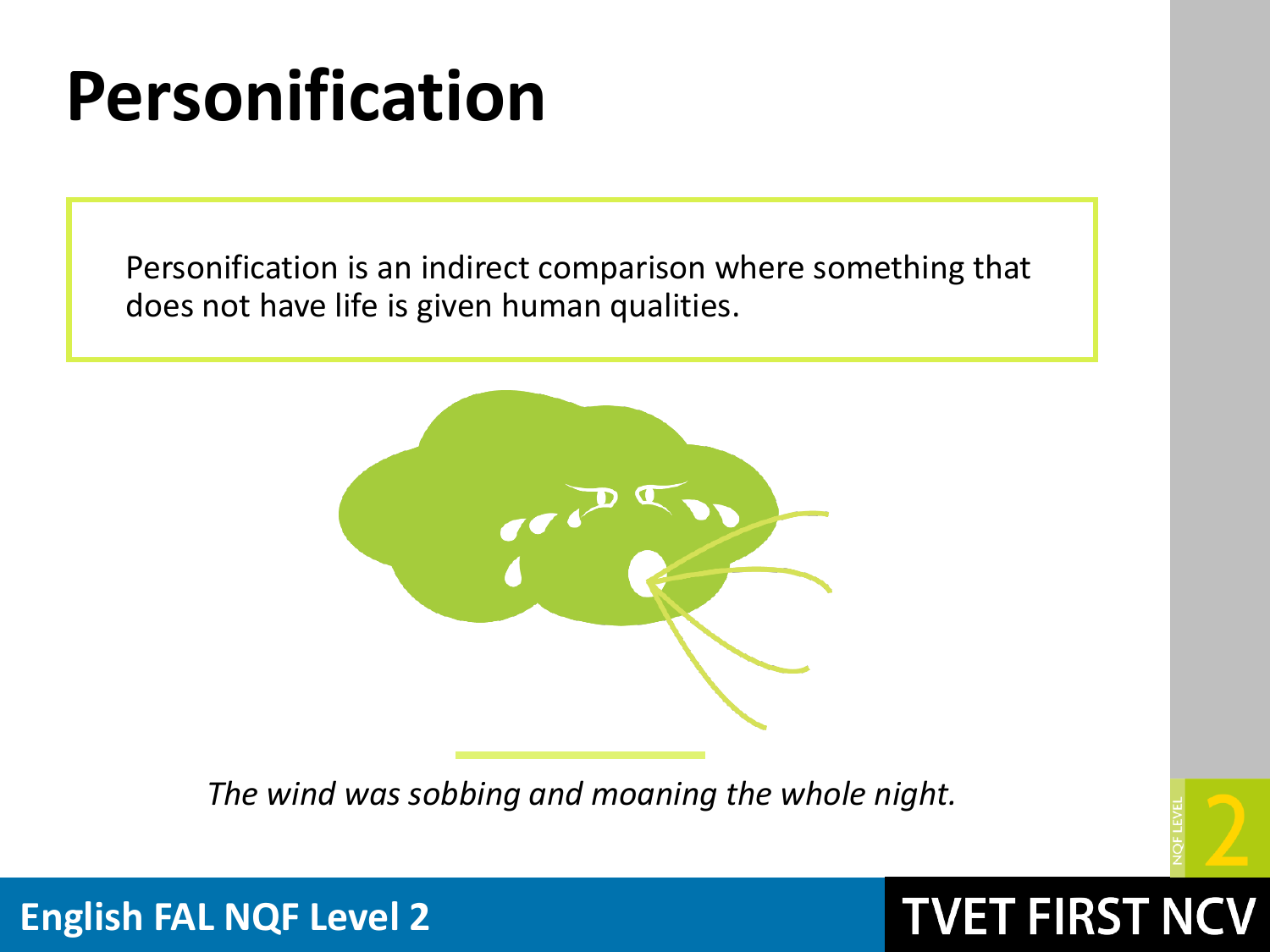

Irony says something but means the opposite to draw attention to or make fun of something.



"You are such a brave boy!" the girl teased as her boyfriend ran away from the large spider.



**TVET FIRST NCV**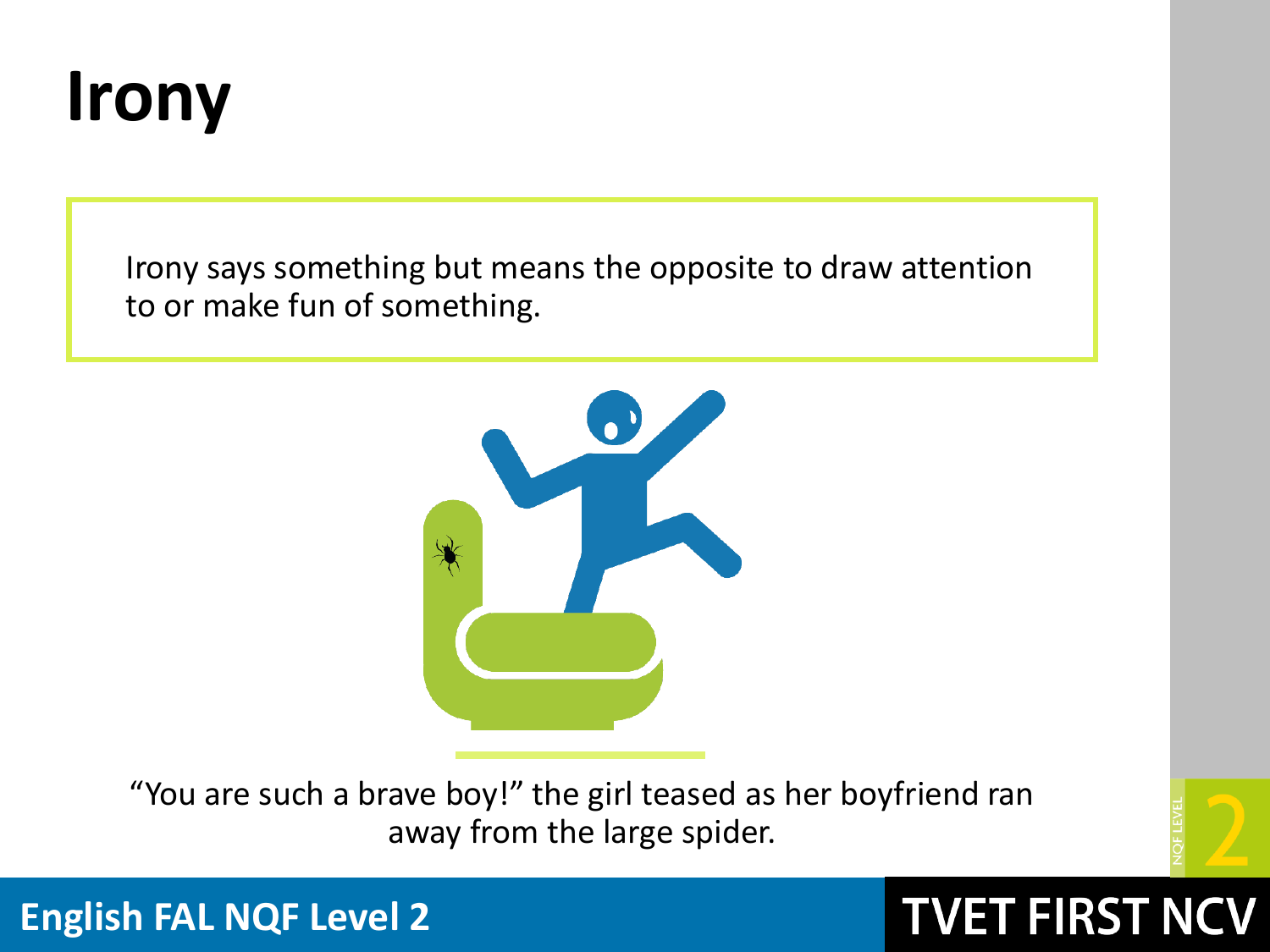# **Allusion**

Allusion is when a writer talks about someone or something famous or well-known and assumes that the reader knows who or what it is and can understand why he is referring to it.



*He stood as still as Lot's wife.* This is a biblical allusion in a simile.

**TVET FIRST NCV**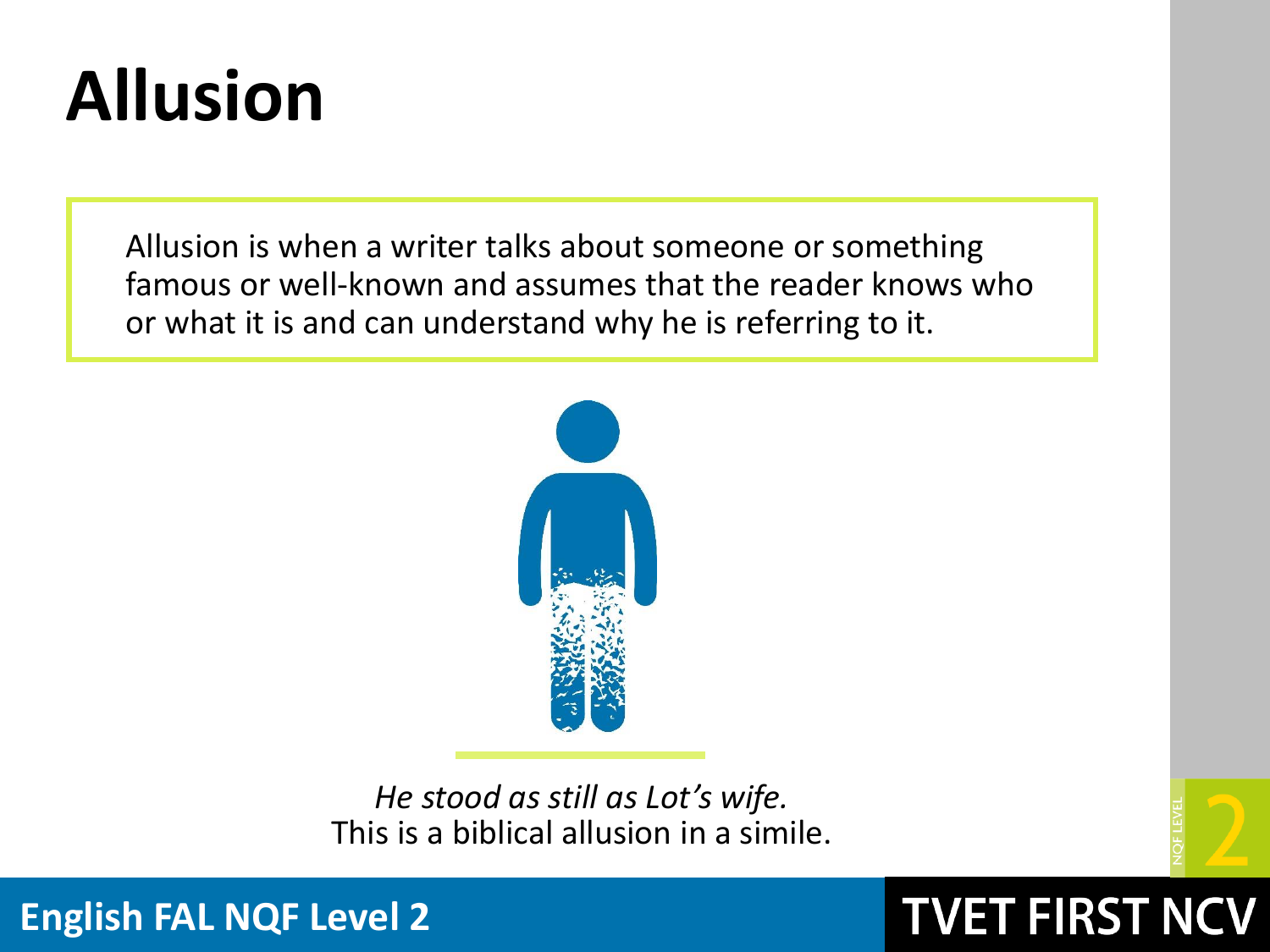# **Idioms and proverbs**

Idioms and proverbs are examples of language used to create an effect because they have been used so often that they have become part of everyday speech.



*'To be in a tight corner'* means to be in serious trouble*. 'To bite the dust'* means to give up because you have failed.

### **English FAL NQF Level 2**

## **TVET FIRST NC**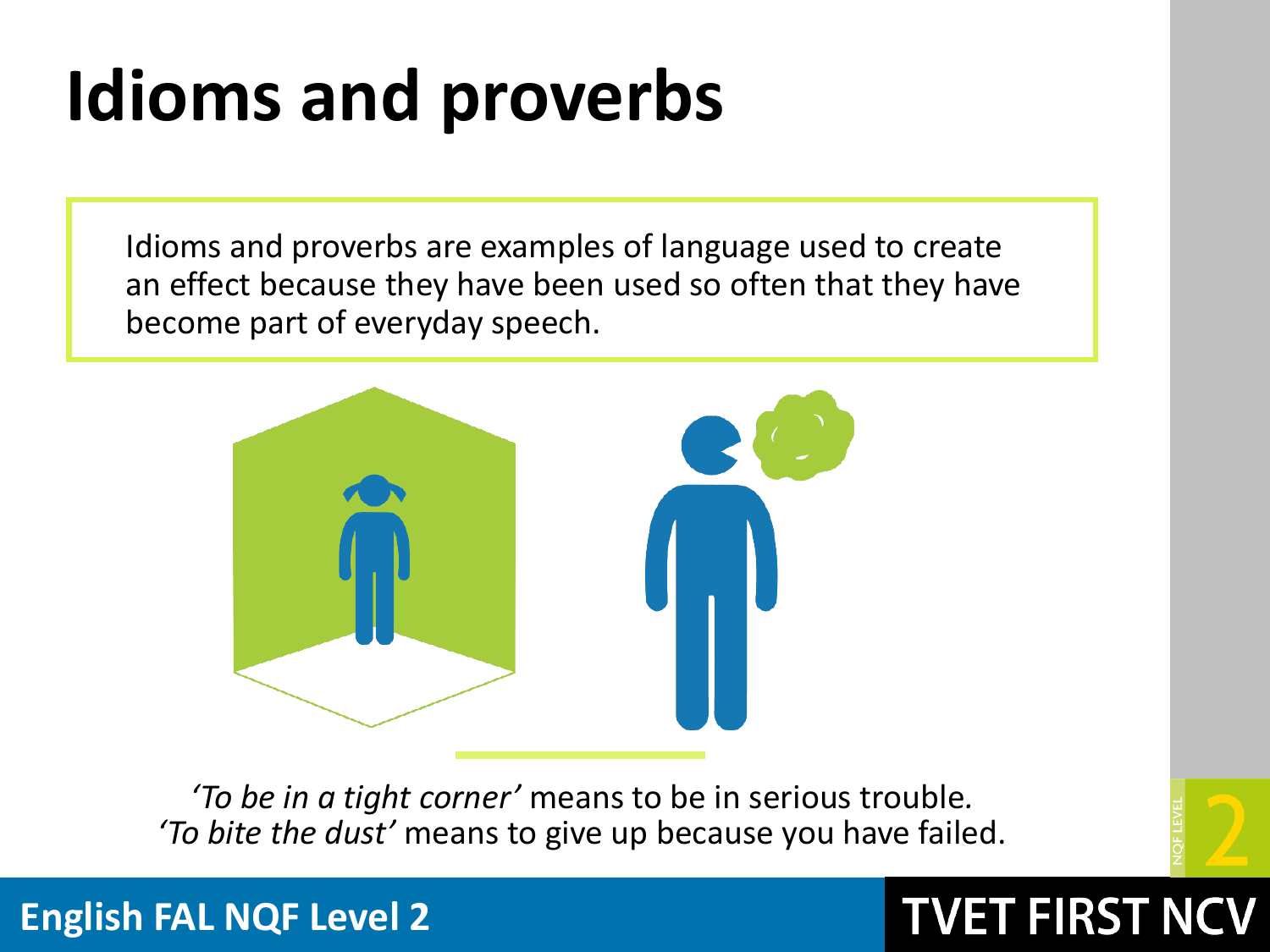

Third Edition









## **Learning activity 11.3 Module 11**

See how well you understand this section. Complete Learning activity 11.3 on page 166 of the *Student's Book.*



## **TVET FIRST NCV**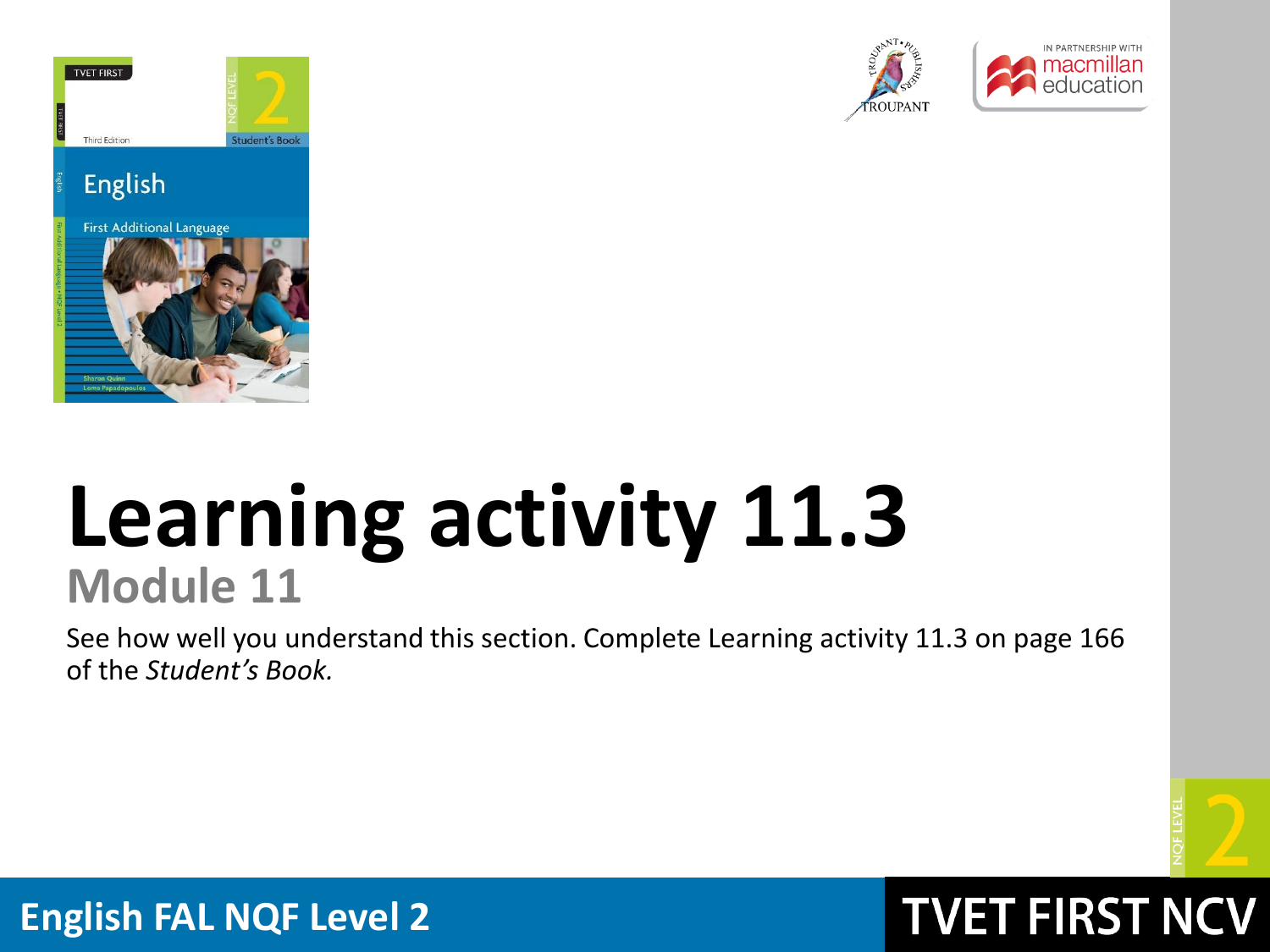

Third Edition









## **Learning activity 11.4 Module 11**

See how well you understand this section. Complete Learning activity 11.4 on page 167 of the *Student's Book.*



## **TVET FIRST NCV**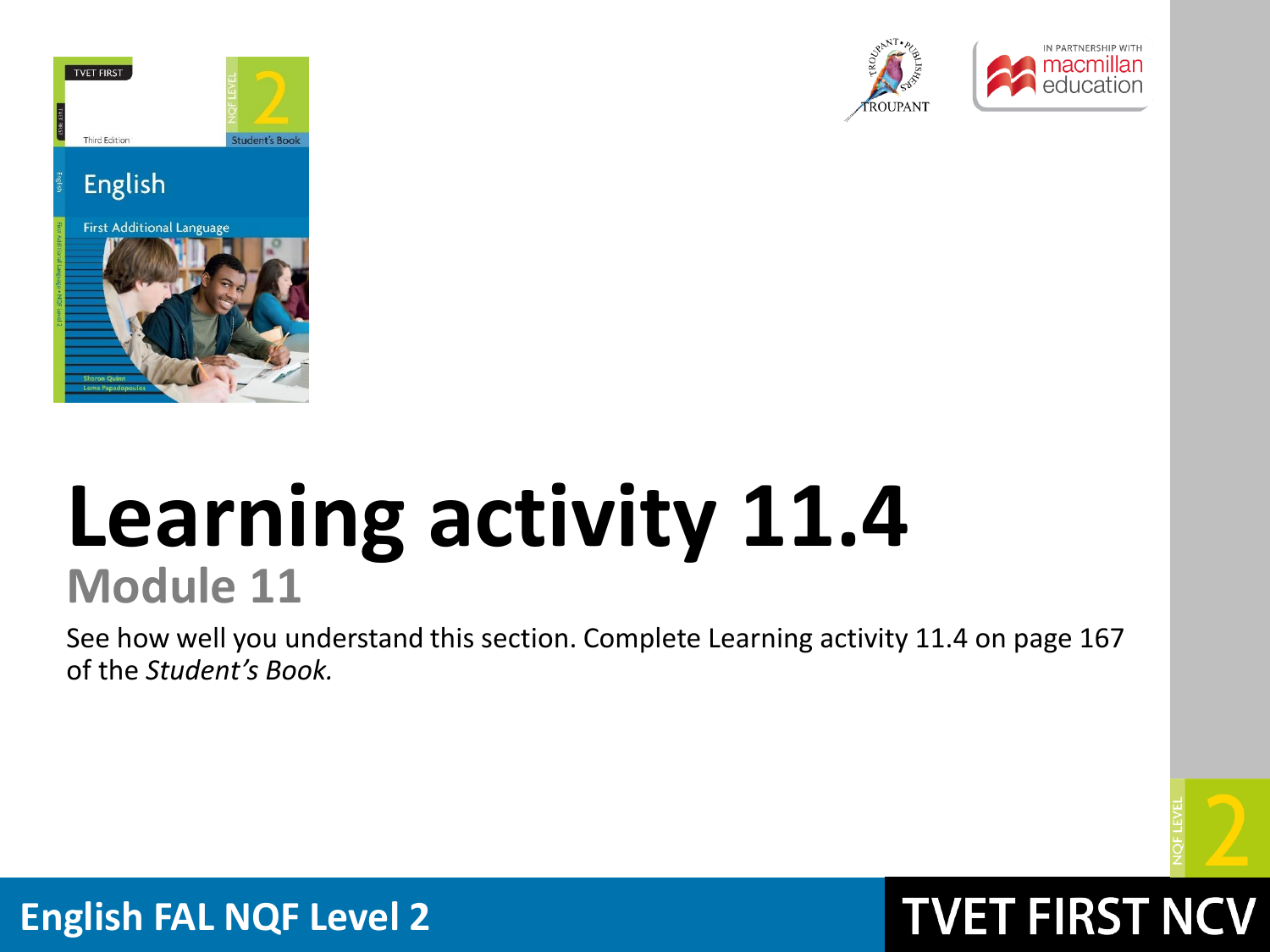







## **Learning activity 11.5 Listen to and appreciate a short story**

**Module 11**

See how well you understand this section. Complete Learning activity 11.5 on page 168 of the *Student's Book.*



**TVET FIRST NCV**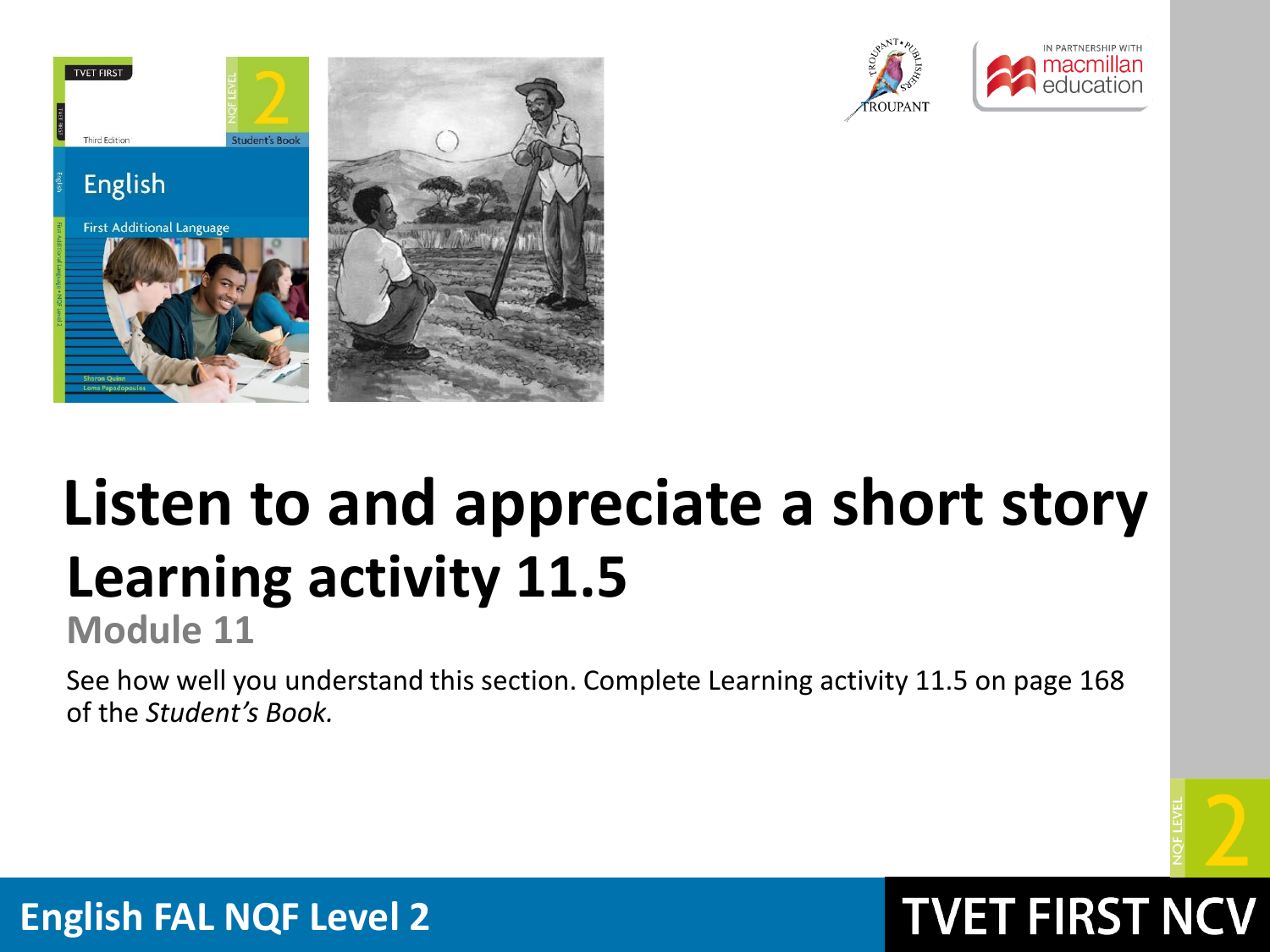







# **Learning activity 11.6 Read and appreciate a short story**

**Module 11**

See how well you understand this section. Complete Learning activity 11.6 on page 170 of the *Student's Book.*



## **TVET FIRST NCV**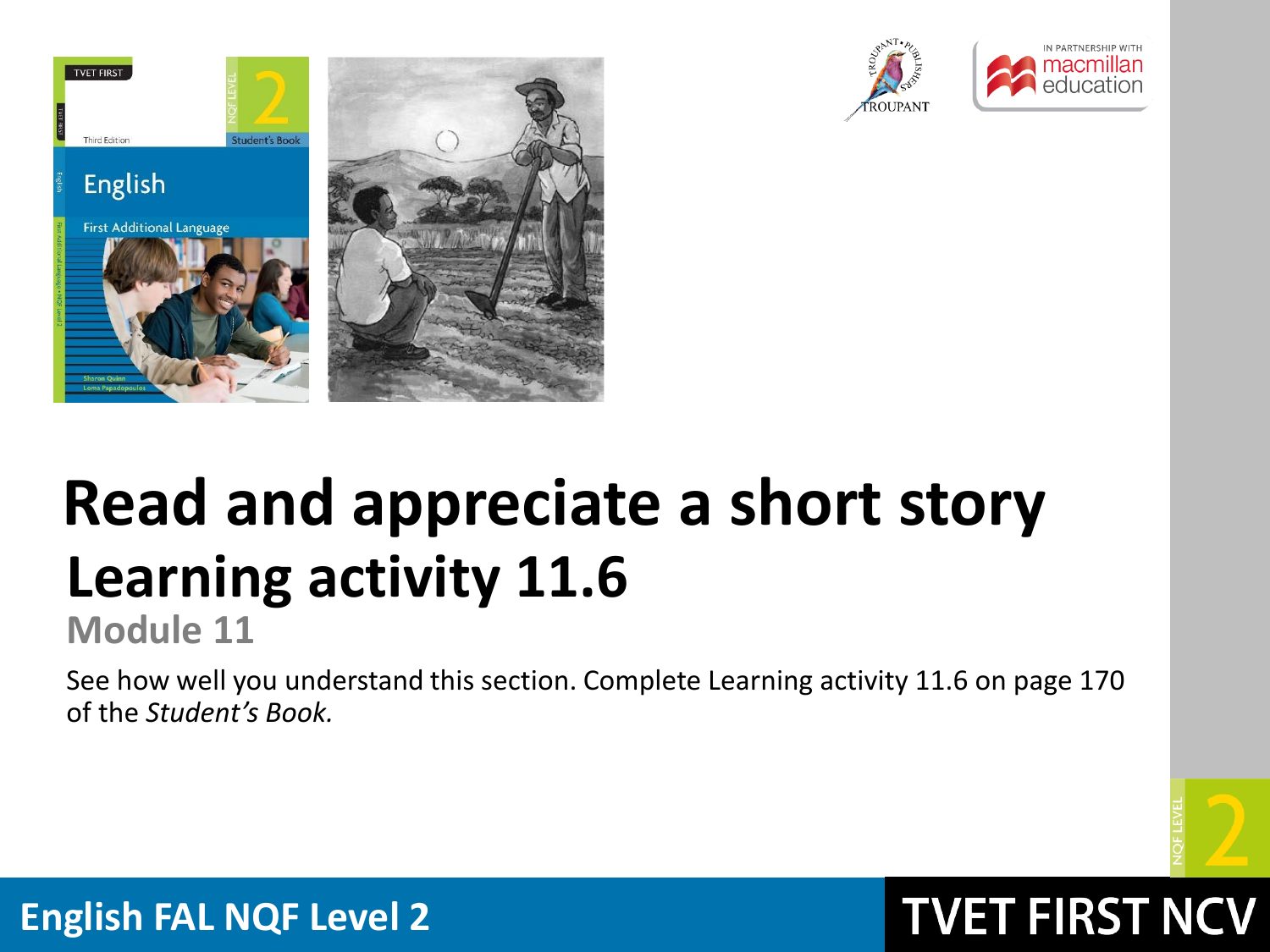







## **Learning activity 11.7 Read and enjoy a short story**

**Module 11**

See how well you understand this section. Complete Learning activity 11.7 on page 174 of the *Student's Book.*



**TVET FIRST NCV**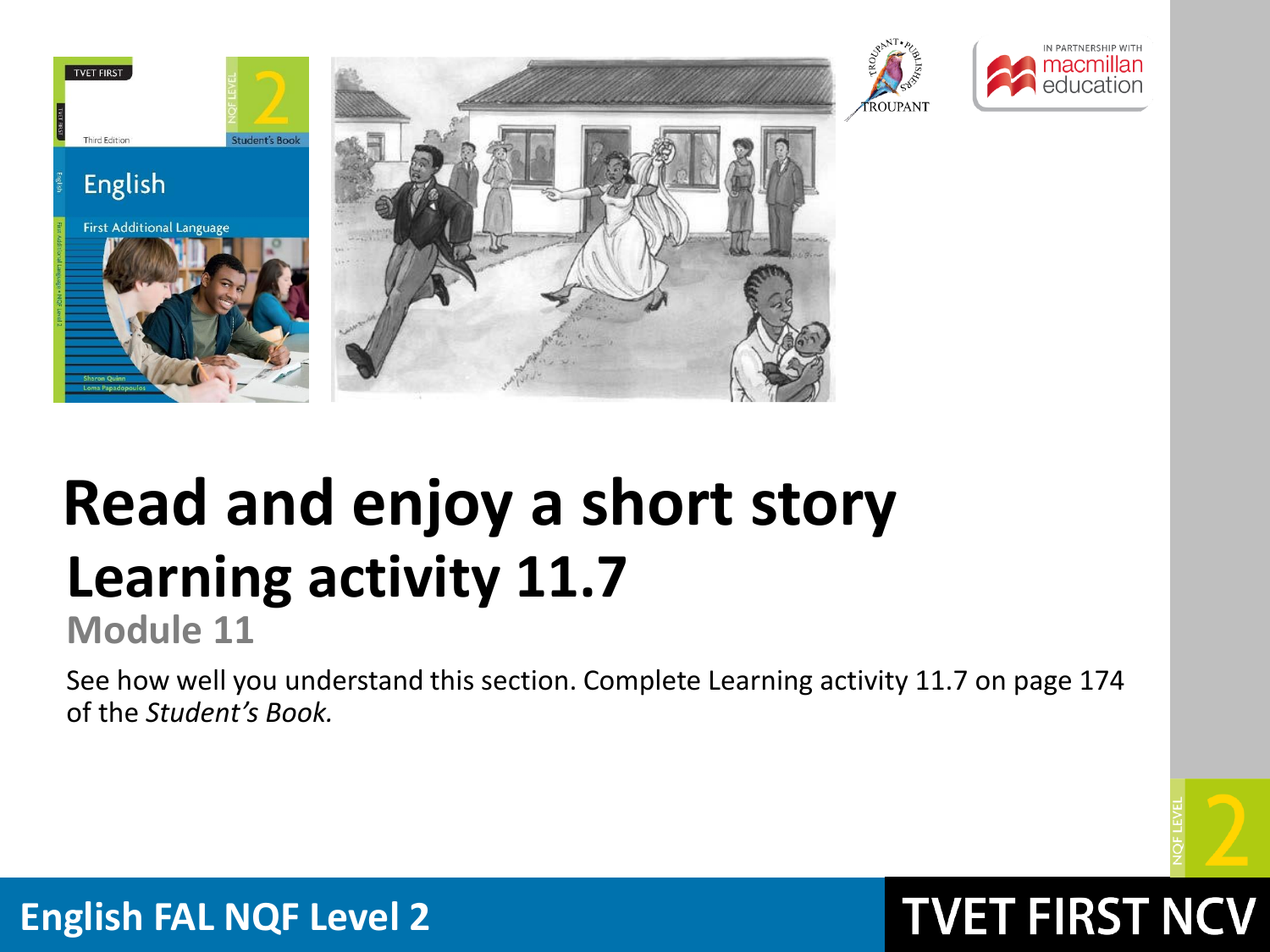





# **Learning activity 11.8 Literature assignment: Short story**

**Module 11**

See how well you understand this section. Complete Learning activity 11.8 on page 178 of the *Student's Book.*



**TVET FIRST NCV**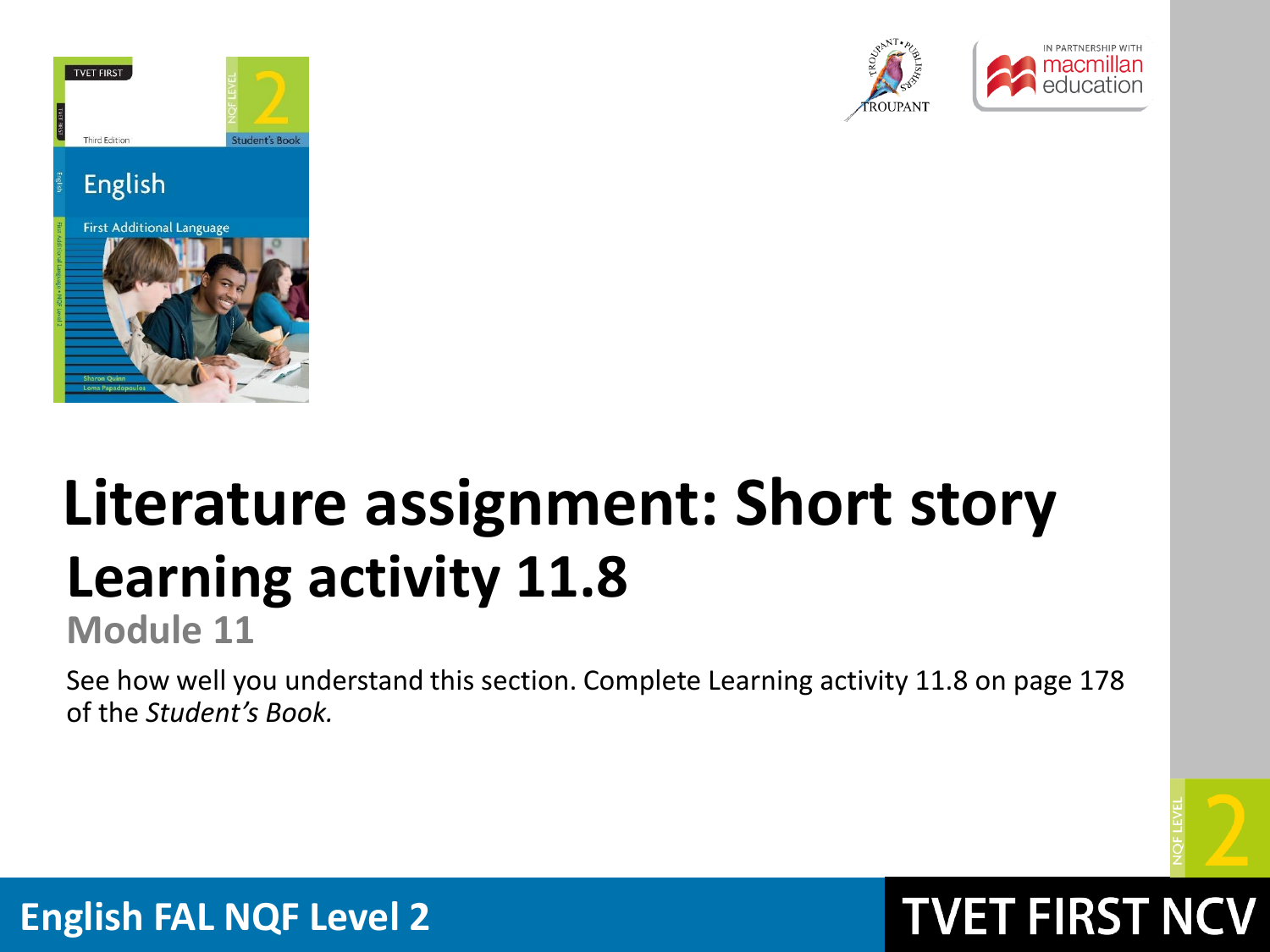# **Summary of Module 11**

A short story:

- has a beginning, a middle and an ending
- can be read in one sitting
- has few characters
- has one main theme.

A successful short story writer uses stylistic devices and writing techniques to create a believable setting and a realistic background. These include:

- Figures of speech based on comparison:
	- a metaphor is an indirect comparison
	- a simile is a direct comparison that uses 'like' or 'as'
	- o personification is when inanimate objects are given life-like or human qualities.
- Allusion refers to people, objects or events that the writer expects the reader to be familiar with.
- Irony highlights one meaning by saying the opposite.
- Idiomatic expressions and proverbs give the English language rich meaning and help the reader understand more about the background and culture of the characters.



## **TVET FIRST NCV**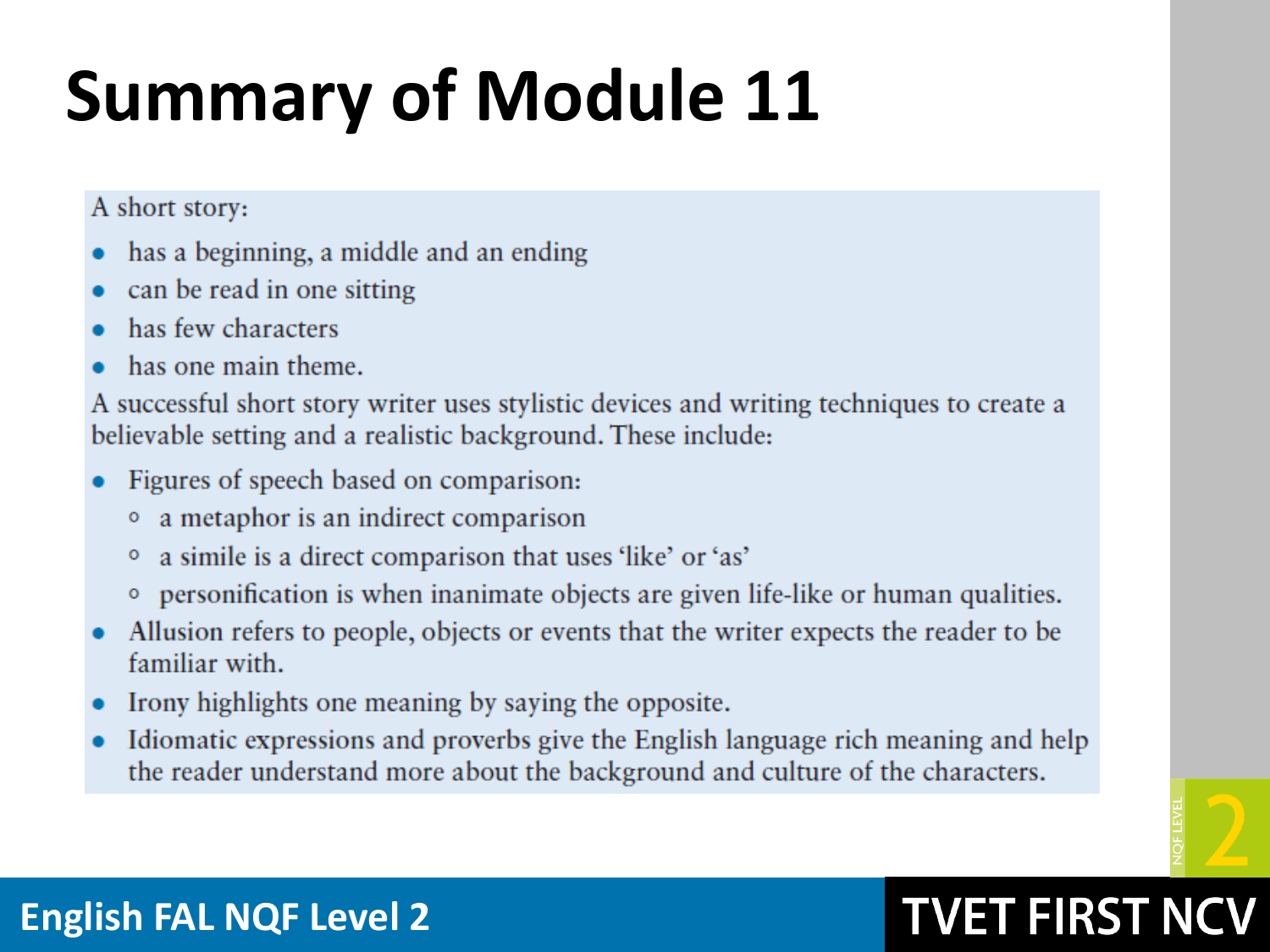

Third Edition









## **Formative assessment Module 11**

Test your knowledge of Module 11 by completing the Formative assessment on page 180 of your *Student's Book*.



### **TVET FIRST NCV**